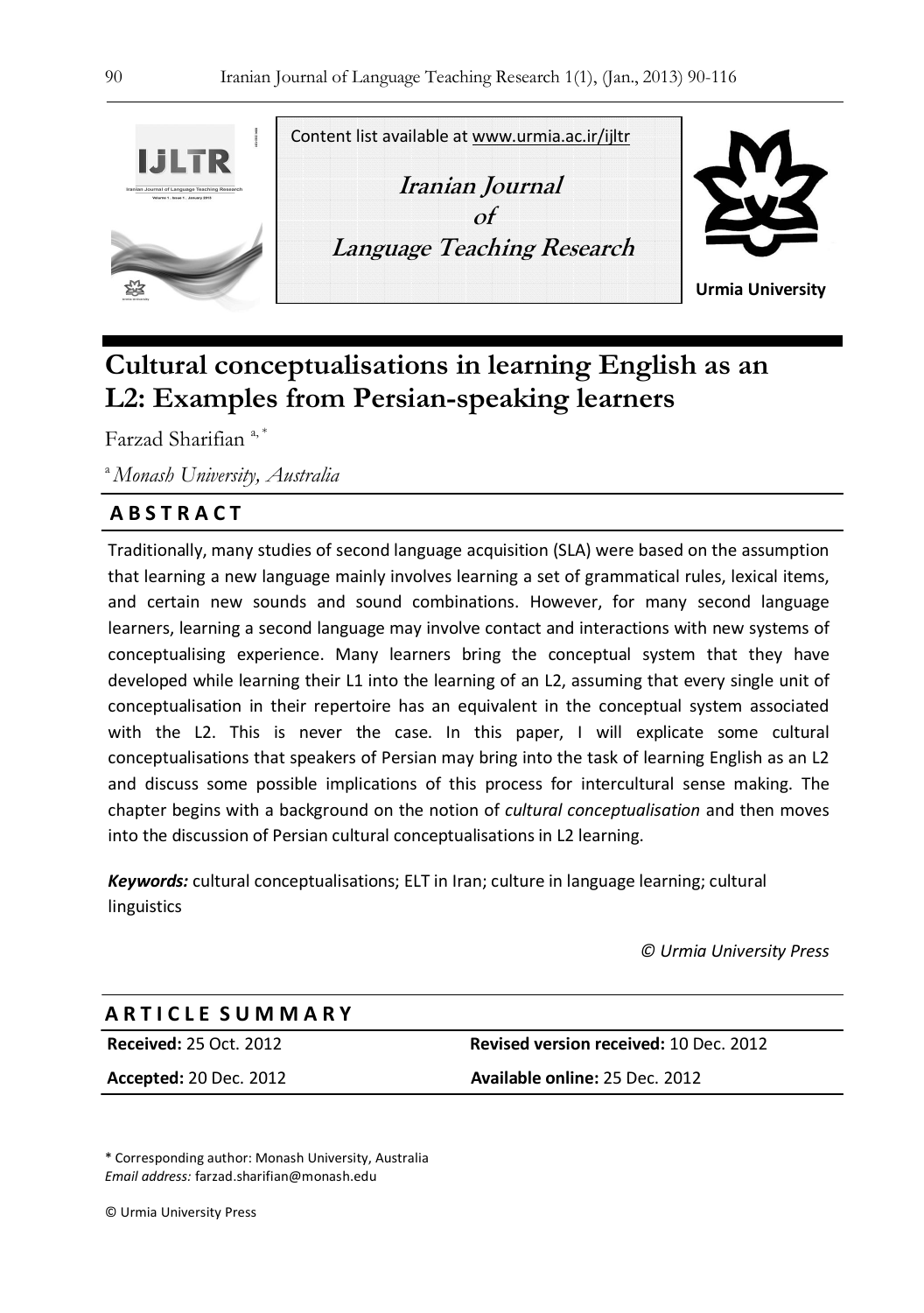# **Introduction: Cultural conceptualisations**

Human languages are systems through which we express the ways in which we conceptualise experiences of different kinds (Palmer, 1996). It is now quite recognized that we do not create a mirror image of an objective reality through our use of language; moreover, we often negotiate with others around us as to how we should think of our various experiences. Consider the sentence, 'This land is me' which reflects the way in which an Aboriginal Australian speaker conceptualises, rather than describes 'the land'. In the 'traditional' Aboriginal worldview, human beings are often conceptualised as being part of the land, rather than possessing it. I refer to such culturally constructed ways of conceptualising experience as *cultural conceptualisations* (Sharifian, 2003, 2011). These conceptualisations emerge from the interaction between members of a cultural group and are constantly negotiated and renegotiated across time and space.

Cultural groups have developed characteristic conceptualisations with regard to almost every aspect of their thought and behaviour. These are usually referred to as beliefs, norms, customs, traditions, and values, some of which do not have any 'objective' correlate in the 'external' world. Technically speaking, cultural conceptualisations are *cultural schemas* (or the complex ones referred to as *cultural models*), *categories*, *metaphors*, etc. that are emergent at the level of cultural cognition (See Sharifian, 2011). At the level of individuals, cultural conceptualisations are *heterogeneously distributed* across the minds of a cultural group. That is, cultural conceptualisations are not equally imprinted in the mind of every individual member of a cultural group but are rather *more or less* shared between the members.

The role of human languages in cultural conceptualisations is two-fold in that they both embody and communicate cultural conceptualisations. The semantic content of lexical items depends on how speakers of a language categorise their experiences. For example, a language may or may not have two words for an animal corresponding to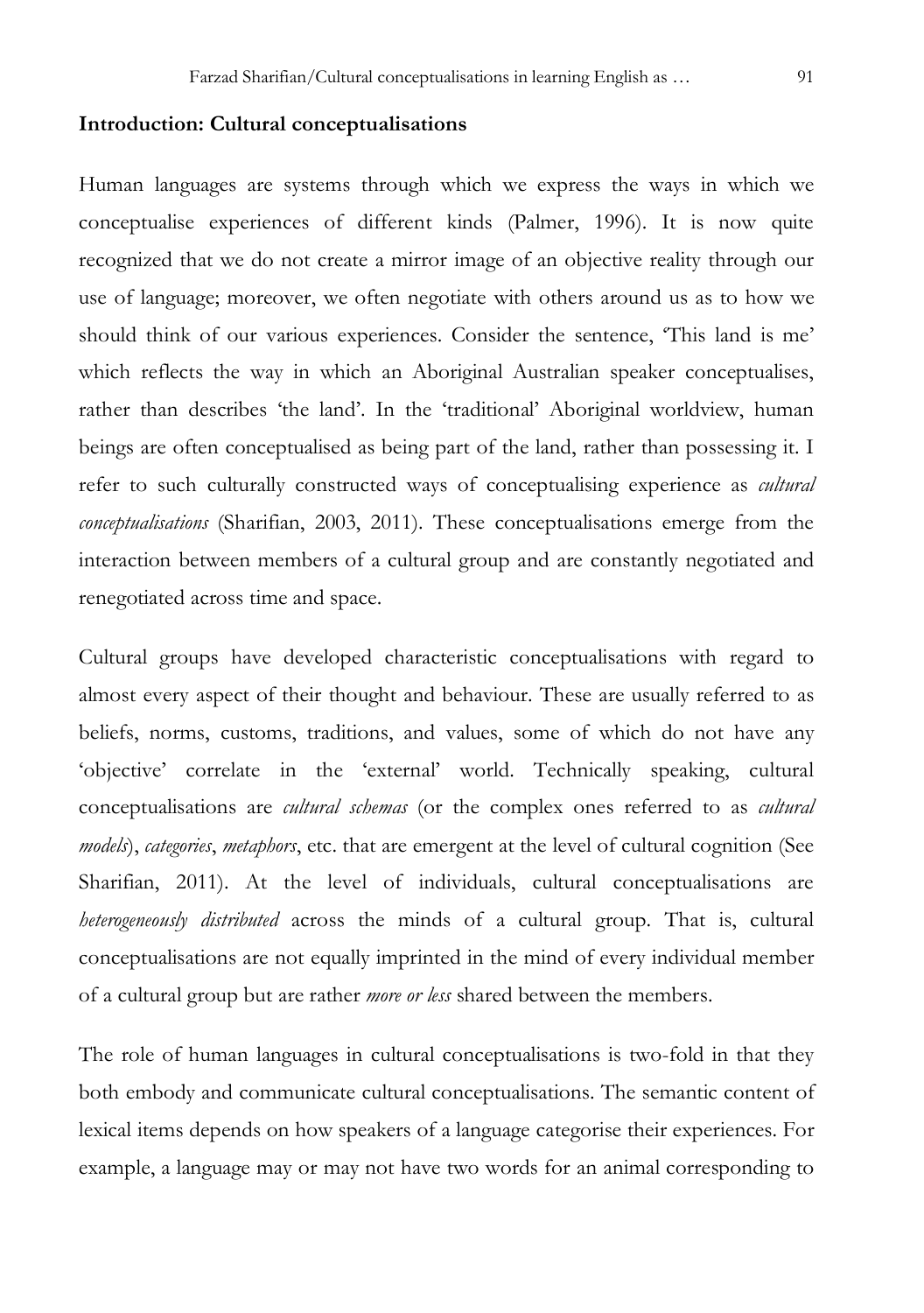its categorisation either as food or a living animal (e.g., 'sheep' and 'lamb'). Lexical items may also act as labels for schemas that are largely culturally constructed. A word like: 'politeness' and its translations are likely to be associated with different and even contrasting schemas for people across different languages and cultures.

I would now like to make the observation, partly from my own experience, that learning an L2 may require learning a large number of new cultural conceptualisations (see also Danesi, 1995; Hinkel, 1999; Kramsch, 1993; Krasner, 1999). Watson-Gegeo (2004, p. 341) observes that "second language classrooms exhibit and teach—with varying degrees of explicitness—a set of cultural and epistemological assumptions that often differ from those of the second language learner's native culture(s)". This is of course not to make the claim that all cases of L2 learning would involve the same learning load when it comes to cultural conceptualisations. For a West European, learning English as a foreign language may prove less demanding in this regard compared to the case of an Aboriginal Australian learning English as a second language. It is of course to be noted that where very similar but different cultural conceptualisations are held by the learner and the target culture, the less transparent they may prove to be.

# **Persian language and culture**

The official language of Iran is Persian (also known as Farsi), which is spoken by about half of the population. Persian is an Indo-European language which has been influenced by a number of other languages including Arabic. In terms of culture, Iran is marked by a relatively high degree of diversity due to the presence of ethnic groups such as Turks and Kurds. The country as a whole, however, still revolves around a predominantly Persian culture, which is very much unique and indeed quite different from the cultures of its neighbouring countries (e.g., Arberry, 1963; Assadi, 1980, 1982; Bausani, 1971; Beeman, 1976, 1986,1988, 2001; Eslami Rasekh, 2004; Hillmann, 1981; Hodge, 1957; Keshavarz, 2001; Meskub, Perry, Hillman &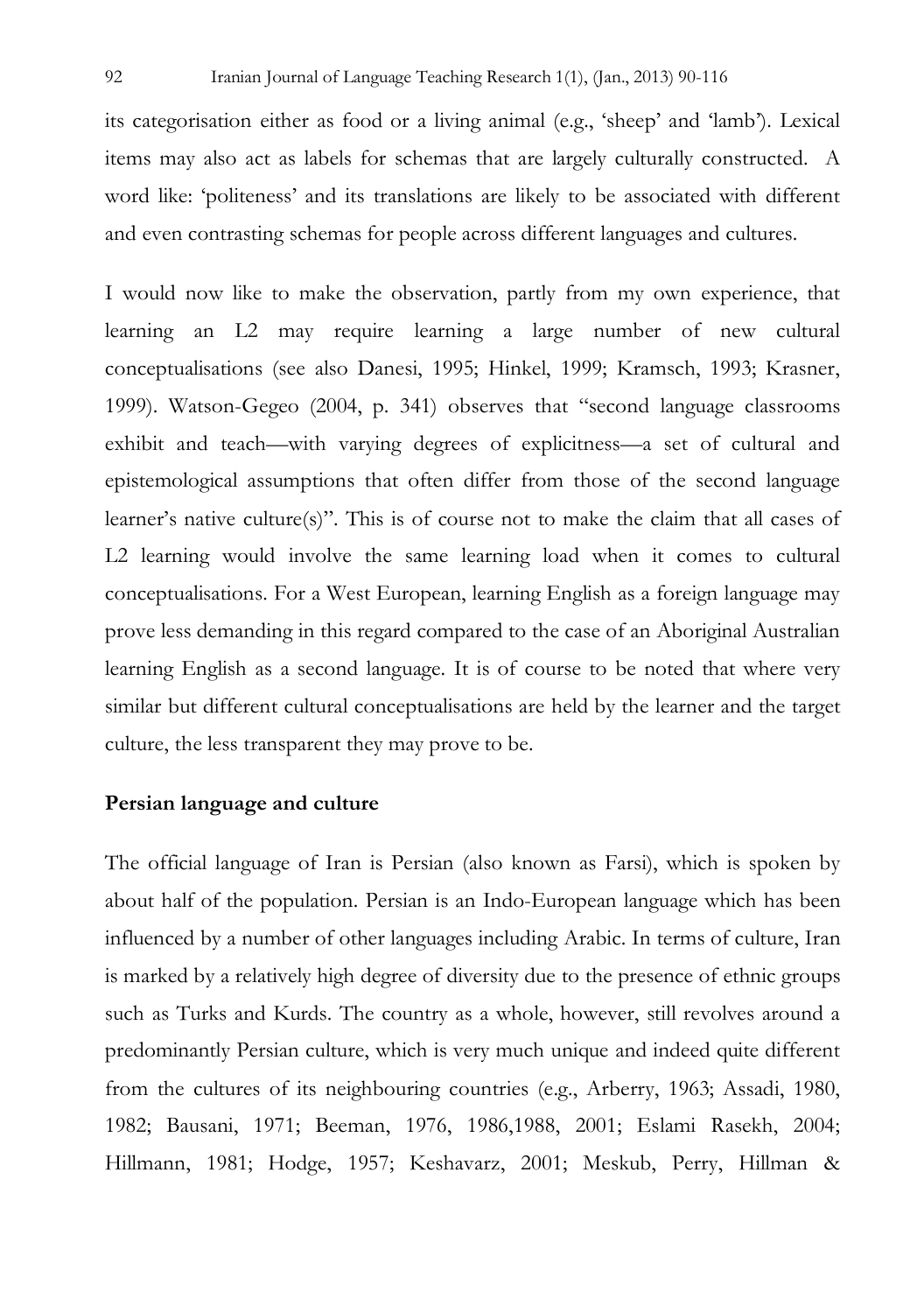Banuazizi, 1992; Modarressi-Tehrani, 2001; O'Shea, 2000; Wilber, 1967). One of the bearers of the Persian culture is the Persian language itself.

Sociologists have noted how even the basic notions of everyday encounter such as 'family' and 'friend' signify characteristic conceptualisations in the Persian culture which unfold themselves in the context of what Ahmadi and Ahmadi (1998) have termed "Iranian ways of thinking" (p. 3). The aim of this paper, of course, is to focus on some specific instances where the L1 or the L2 communicative behaviour of Persian speakers reflects characteristically Persian cultural conceptualisations.

#### **The cultural schema of salâm o ahvâlporsi 'greetings'**

One of the first differences that an Iranian learner of English may notice in the way Iranians and Anglo speakers of English (e.g., Americans or Australians) communicate with each other is in the area of greetings or 'greeting schemas'. Speakers of Persian usually draw on the schema of *salâm o ahvâlporsi*<sup>1</sup> (Beeman, 1986, p.181; Taleghani-Nikazm, 2002, p.1811 ) which encourages the speaker to follow the greeting device (i.e., *salâm* 'hello') with a series of exchanges that inquire about the health of the hearer's family and possibly close friends, what the hearer is up to, the latest news, etc. O'Shea observes that "[g]reetings take up a lot of time in Iran. Not only does one usually inquire about someone's health, but also about the health of any of that person's friends and relatives with whom one is acquainted" (2000, p. 79). With many Iranians, it usually takes some time before one can proceed to other topics within a communicative event, even in everyday conversations with family and friends. The following is an example of a telephone conversation between two speakers of Persian:

01 Ring 02 Ali: alo? *Hello?*  03 Said: alo, salam aleikom [Ali jan *hello, hi* [*dear Ali*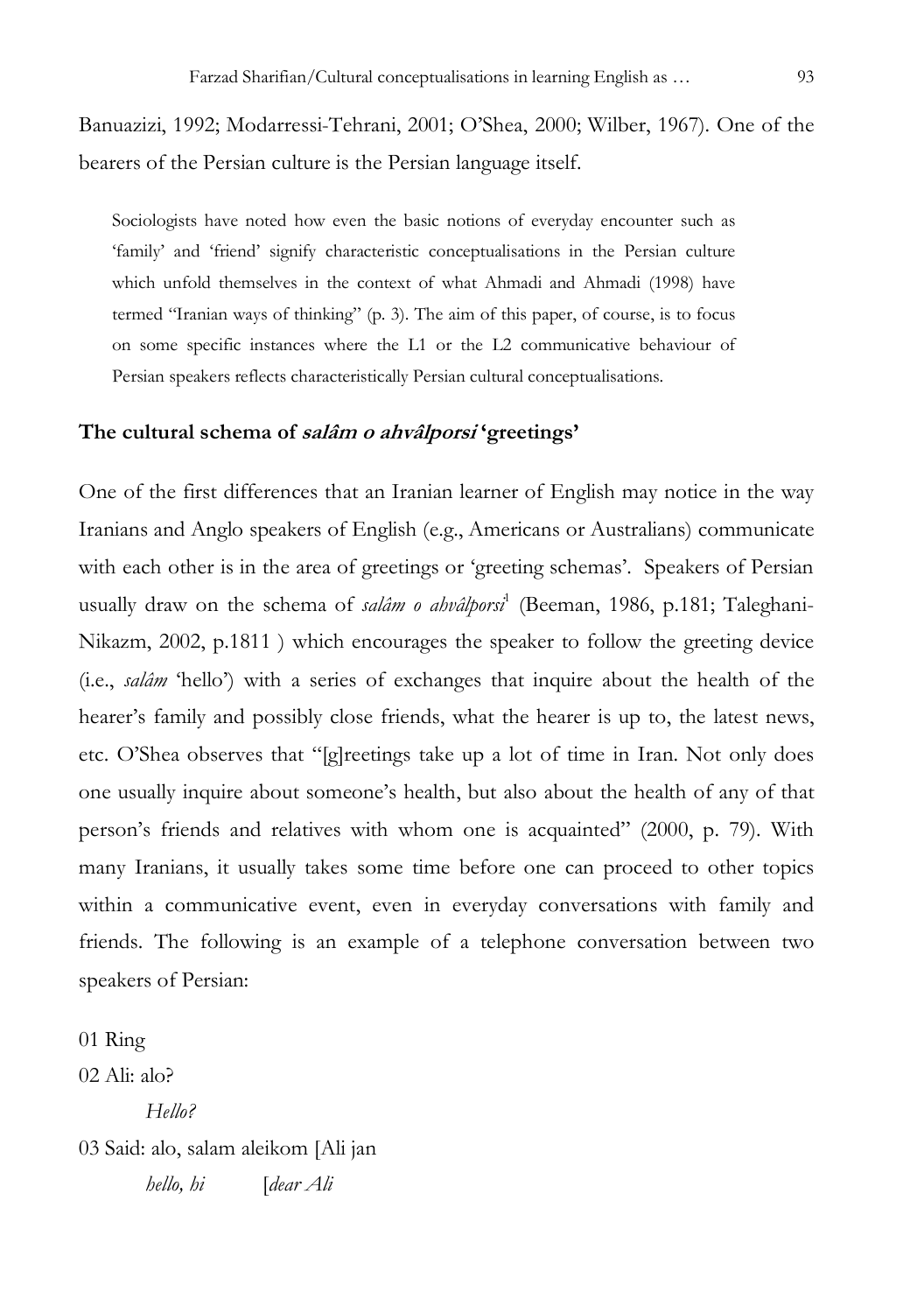04 Ali: [salam halet chetore?

[*hi how are you?* 

05 Ali: [khoobi,?

[*are you well,?* 

06 Said: [ghorbanat halet chetore, khoob hasti,?=

[*thanks how are you, are you well,?=* 

07 Ali: =bad nistam mersi,

*=not bad thanks,* 

08 Said: che khaba[ra,

 *what's ne [w,* 

09 Ali: [Zari chetore,

 *[how is Zari,* 

10 Said: Zariam khoobe mer[si, *Zari is also well th*[*anks,* 

```
11 Ali: [Nasrin chetore,?=
```
*[how is Nasrin,?* 

12 Said: =Nasrinam khoobe, Nasrinam khoobe salamat bashi,

 *=Nasrin is also fine, Nasrin is also fine, be healthy,* 

13 Said: [.hhh Fariba chetore,?

 *[.hhh how is Fariba,?* 

14 Ali: [khob,

*[well*,

15 (0.5)

16 Ali: hame khooban [mersi *everybody is well* [*thanks* 

17 Said: [Amir chekar mikone

 *[what is Amir ((male first name)) doing,?* 

18 Said: Amir khoobe,?

 *Is Amir well,?* 

19 Ali: Am-Amir emruz dige tatile dig[e, pishe Faribast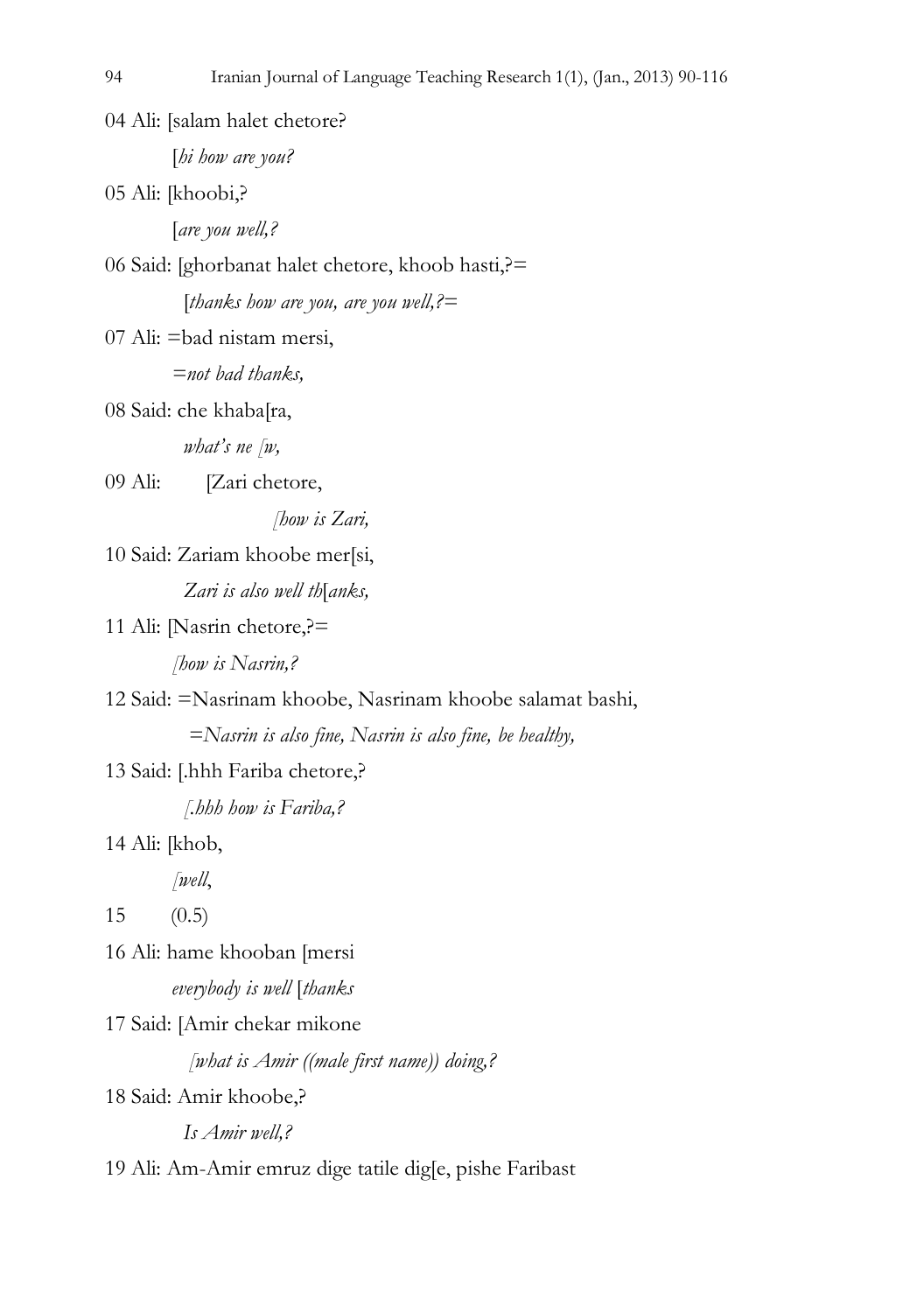*Am-Amir is well home today we*[*ll, with Fariba*  20 Said: [areh dige  *[yeah well*  21 Ali:  $areh$ , $=$ *yeah,=*  21 Said: =khob khoobe,?=  *=okay is he well,?=*  22 Ali: =hafte digam tatile-areh khoobeh *=his next week off-yeah he is well*  23 Said: ah

 *oh* 

(Source: Taleghani-Nikazm, 2002 , p. 1812)

This typical telephone conversation clearly reflects the Persian schema of *salâm o ahvâlporsi* in that it is marked by several moves that inquire about the health of the family members and their latest issues and news. As Taleghani-Nikazm notes, "Iranian speakers understand and orient to this particular routine because of the socio-cultural knowledge [or schemas] of the activity they share" (2002, p. 1813). The reader will be well aware that greetings in Anglo varieties of English are usually less elaborated and thus Iranian learners of English who draw on their Persian schema may in fact find the Anglo English format of greeting very 'brief' and 'inappropriate'. This is reflected in the following comment by an Iranian learner of English with regard to the way in which Anglo-English speakers greet each other.

(24) *gharbiâ kheili salam o ahvalporsishoon khoshkeh*  Westerners' greeting is very dry<sup>2</sup>.

Here the learner has used the adjective 'dry' to indicate that the Western style of greeting is neither sufficiently elaborated nor intimate. Likewise, Westerners may find the Persian style of greeting 'unduly lengthy'.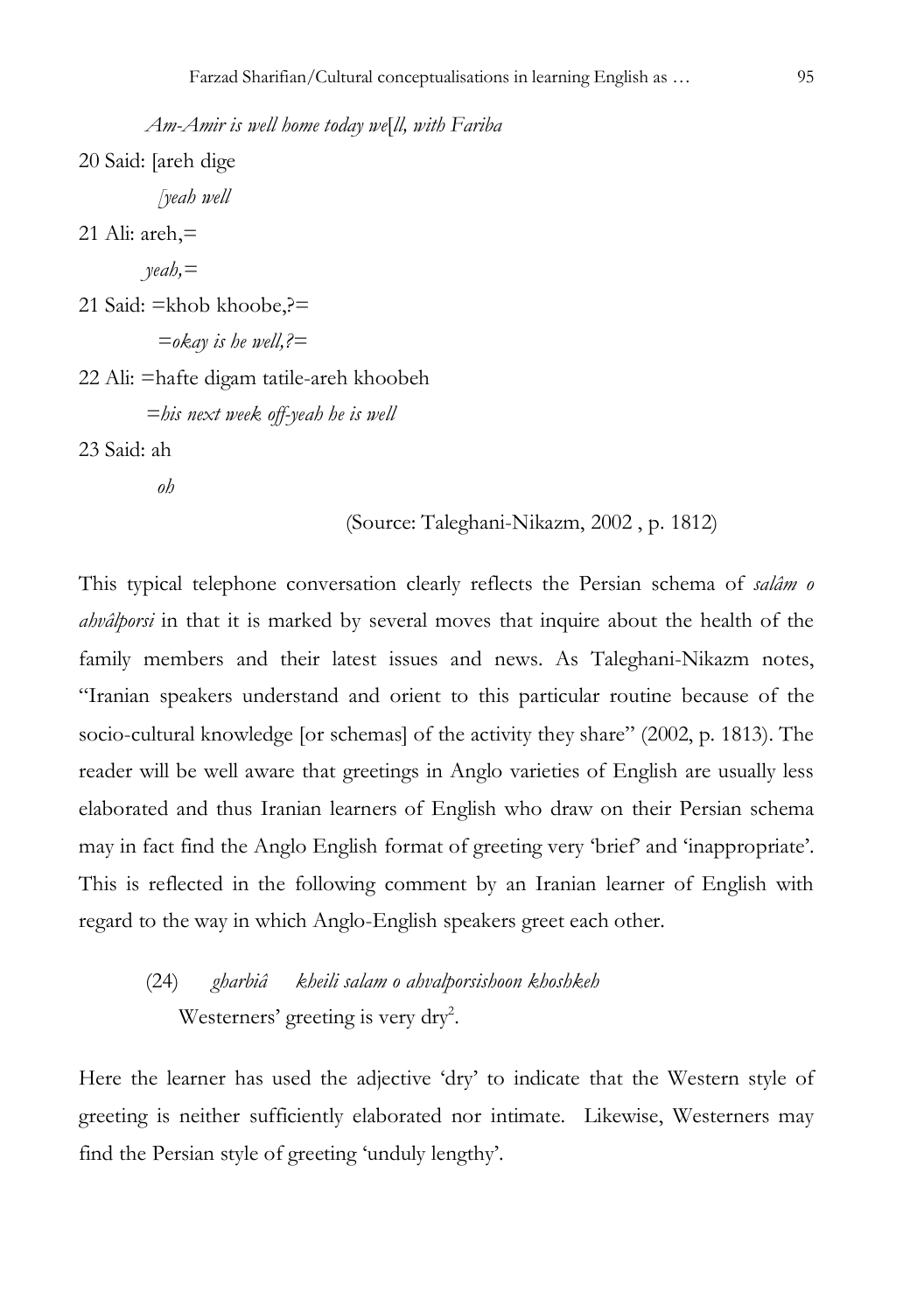### **The cultural schema of âberu 'face'**

Perhaps the most dominant cultural schema in the Persian cultural cognition is *âberu*. Literally *âb* means 'water' and *ru* means 'face', so the whole word *âberu* literally means 'water of face', which may refer either to facial freshness and healthiness or to the sweat of one's face. In the first sense, the concept of 'face' appears to be a metonymy for one's general wellbeing and it is also associated with a schema that embodies the image of a person, a family, or a group, particularly as it is viewed by others in the society. In the second sense, the sweat of one's face may be again used as a metonymy for cases where damage to one's honour and social image has made him/her upset to the point of sweating.

Although it has been claimed that there is a universal concept of 'face' (Brown & Levinson, 1987; Leech, 1983; Spencer-Oatey, 2000), research has shown significant cross-cultural differences in the nature and the prevalence of the concept (e.g., Hill, Ide, Kawasaki, Ikuta & Ogino, 1986; Ide, 1989; Matsumoto, 1988). Brown and Levinson consider face in the context of politeness and identify two aspects, positive and negative, for the concept. Positive face is a person's desire to be approved of by selected others whereas negative face relates to the desire to act according to one's will despite their disapproval of one's chosen course of action. A number of researchers have rightly criticized Brown and Levinson for adopting a western, individualistic position in conceptualising face (e.g., Hill et al., 1986; Ide, 1989; Matsumoto, 1988). For people in many cultures, what is identified as negative face by Brown and Levinson may not in fact be associated with face. Also Brown and Levinson's definition of face places too much emphasis on 'self' whereas for people across cultures such as Japanese and Chinese the wider group and the society is the matter of prime concern (Matsumoto, 1988). Matsumoto (1988, p. 405) observes that "[w]hat is of paramount concern to a Japanese is not his/her own territory, but the position in relation to the others in the group and his/her acceptance by those others".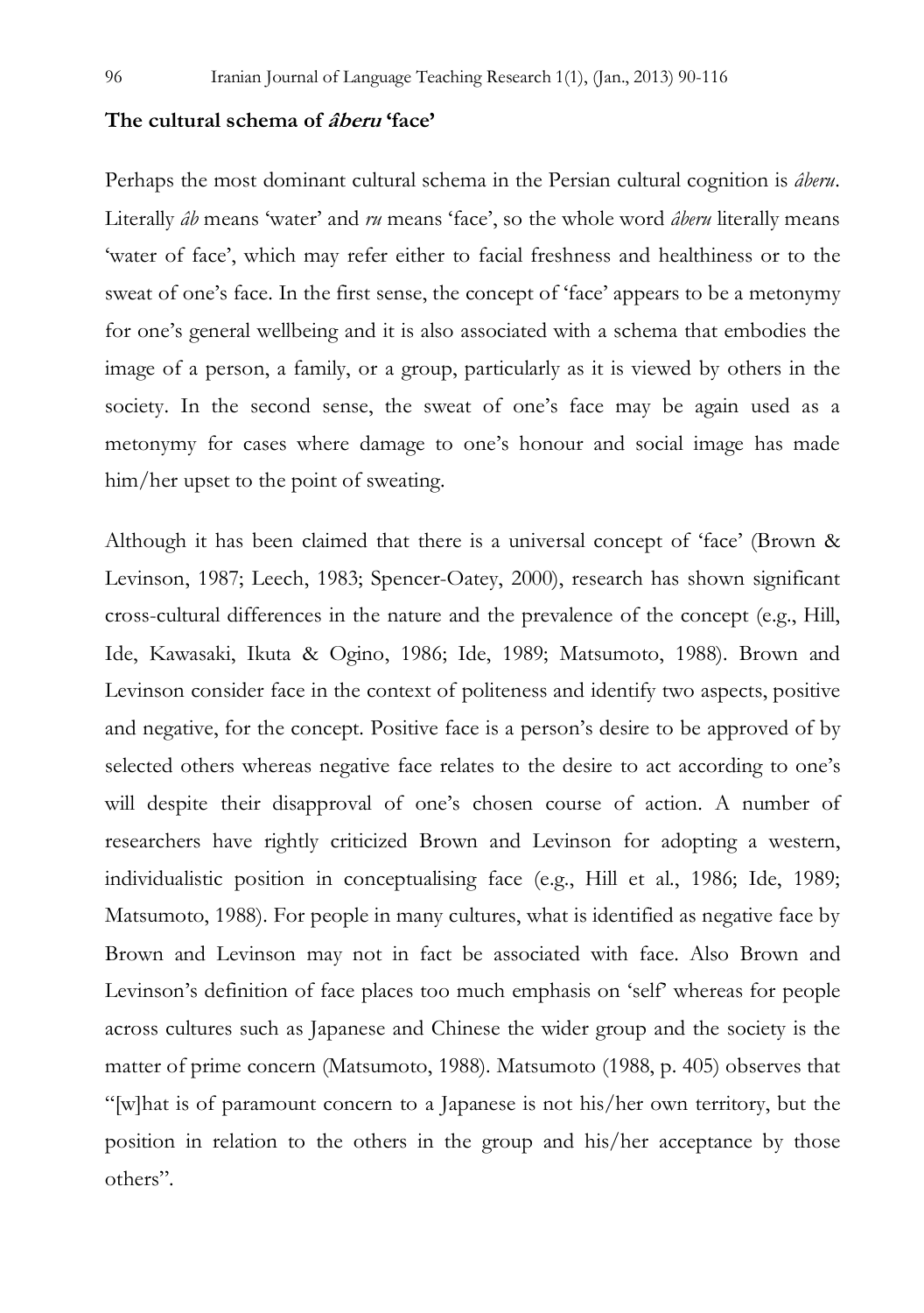The Persian cultural schema of *âberu* appears to be quite complex in that it is subject to several layers of interpretation. *Âberu* is usually multifaceted in that one's face is tied to the face of oneself as well as one's family, which may be conceived as tied to the face of the extended family or any other group to which one belongs. It is to be noted that *âberu* does not just relate to one's behaviour and personality but largely extends to one's possessions, appearance, etc. The following Iranian joke reflects the last two points.

(25) Judge: Did you think about your parents' *âberu* when you were robbing the house. The thief: Yes, but I couldn't find anything that would be good for them.

The meaning of the punch line of the above joke hinges on the fact that the judge meant that the thought of staining the thief parents' *âberu* should have stopped the burglary, but the thief interpreted the judge to be asking whether or not he was thoughtful enough to steal some goods (e.g., nice furniture) that could enhance his parents' *âberu*. The joke reflects both that an individual's *âberu* is closely tied to his/her parents and that possessions are a source of *âberu*.

What is of special significance here is the degree to which an Iranian person's life may revolve around *âberu*. There are many Iranian people for whom their *âberu* is the fundamental reference point in every aspect of their life. O'Shea (2000, p. 101) maintains that for Iranians "*Aberu*, or honour, is a powerful social force. All Iranians measure themselves to a great extent by the honour they accumulate through their actions and social interrelations". The *âberu* schema frequently surfaces in Persian conversations such as in the following expressions:

- (26) *âberumand* 'presentable', 'honourable'
- (27) *âberu kharidan* (buying *âberu*) 'gaining face'
- (28) *âberu rikhtan* (pouring *âberu*) 'defame'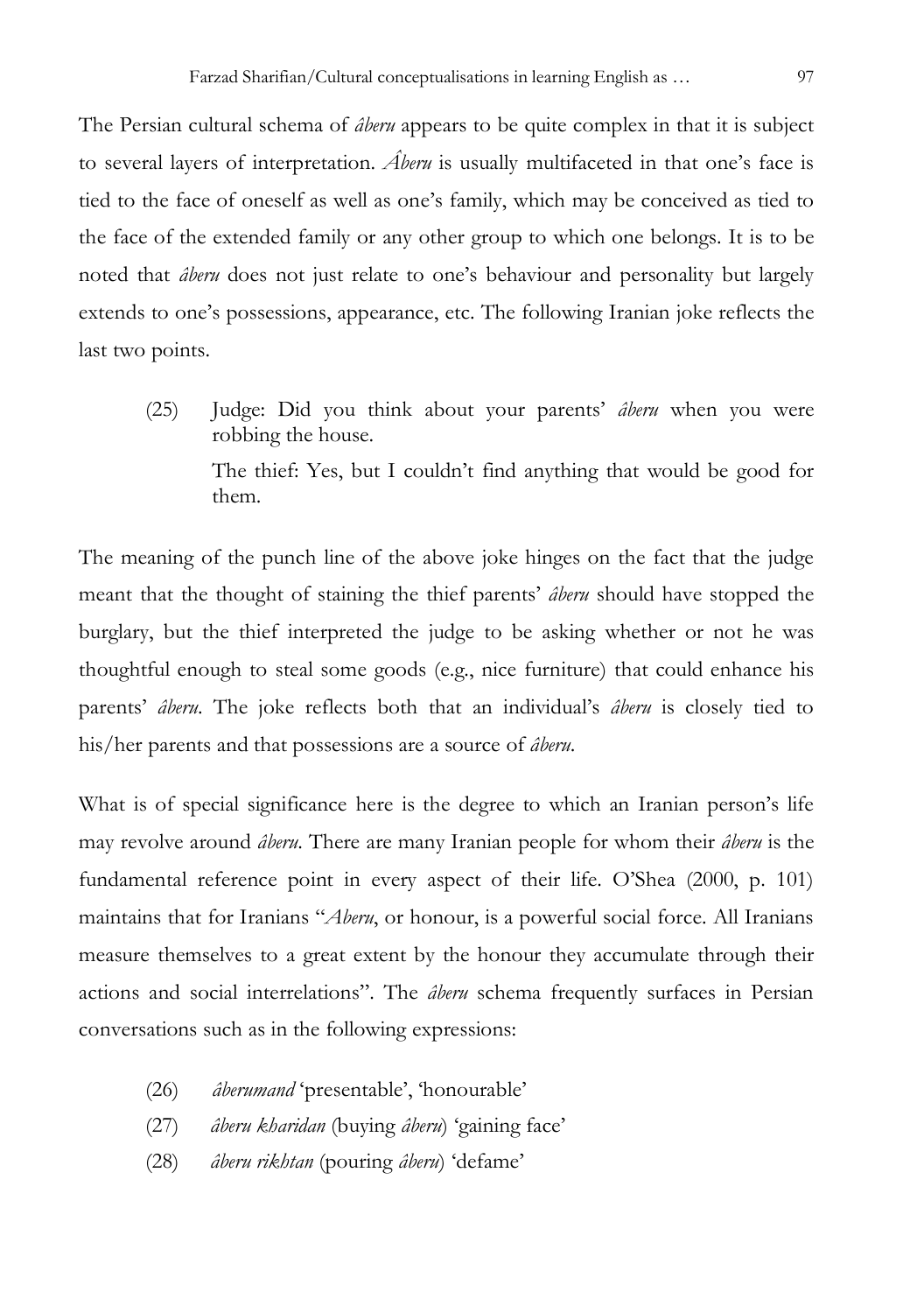- (29) *âberum raft* (my *âberu* went) 'I've lost face'
- (30) *âberum bar bâd raft* (my *âberu* went with the wind) 'I've lost face'
- (31) *âberu bedast âvardan* (*âberu* to hand bring) 'gaining face'
- (32) *bi âberu* (without *âberu*) 'faceless'
- (33) *âberu dâdan* (give *âberu*) 'enhance face'
- (34) *hefze âberu* (preserve *âberu*) 'save face'

Apart from expressions in which the word *âberu* is explicitly used, there are many other implicit forms of referring to face in Persian conversations. For example, the core concept of *âberu*, or one's public image, surfaces itself in the care that one should give to *harfe mardom* 'people's talk', where the notion of *mardom* may imply an anonymous social force rather than any actual group of people. People are continuously reminded of the consequences of their thoughts, behaviour, and appearance in terms of what others may say or think about them. This aspect of the schema of *âberu* is discussed in detail by Ahmadi and Ahmadi (1998, p. 212), who maintain that "[t]he prevalence of the metaphor of *mardom* (the people) in Iranian culture indicates to what extent the striving for negating individuality and achieving conformity has been profound in Iranian society".

In terms of learning English as an L2, most Iranian speakers of English are aware that the concept of *âberu* does not readily translate into English. This is reflected in English messages submitted to dozens of Internet sites by Iranian speakers, such as the following:

- (35) … The word AABEROO-RIZI [*âberu*-pouring] came to mind when I was reading about the truly stupid people in charge of such things …
- (36) … Goldman said. "There's still so much concern about what others think." Goldman refers to the Iranian concern with "keeping face" in the community - or aberu. If aberu is gone, then so is the family's name and honor.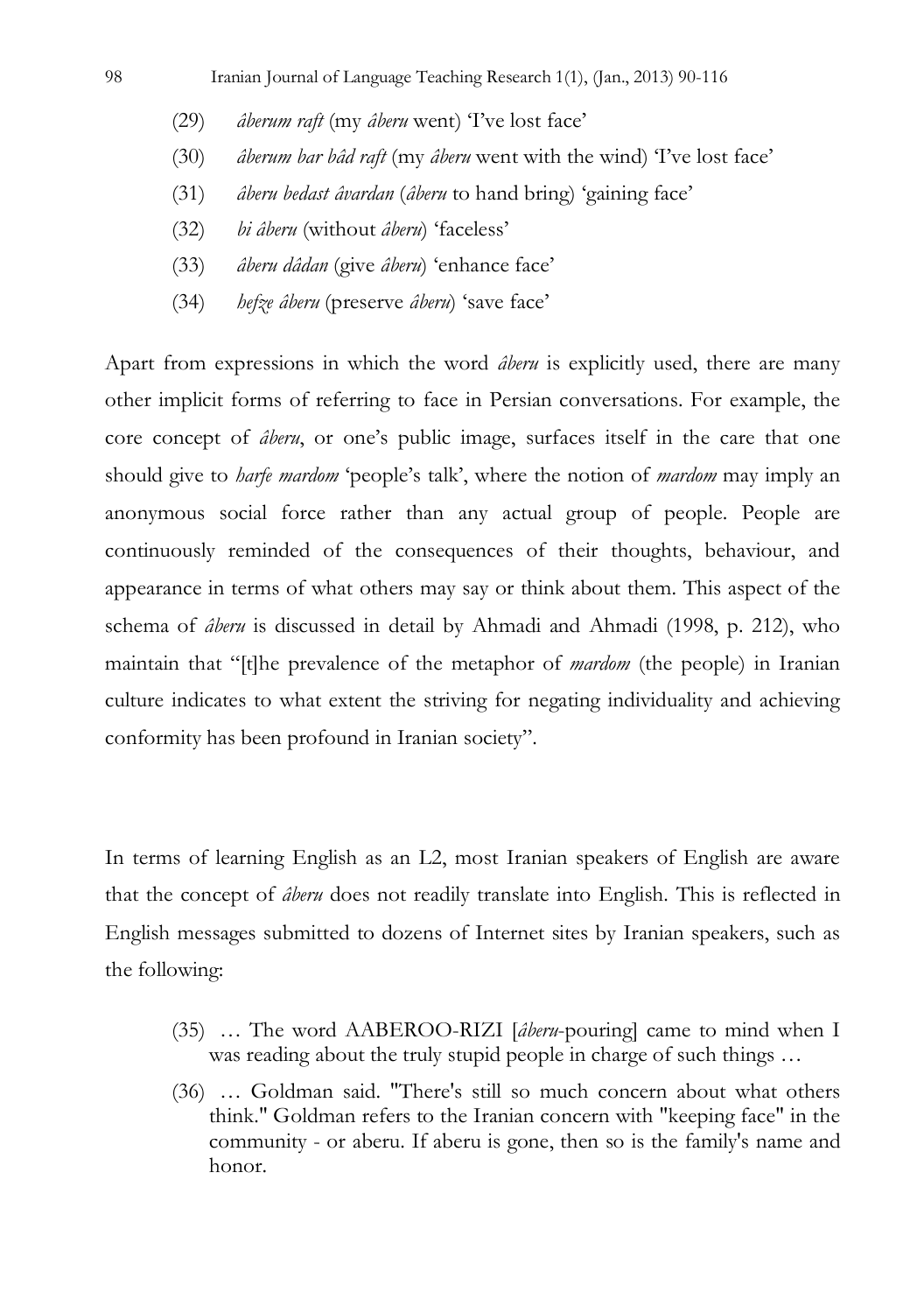- (37) … Pari bursts into tears, saying that the child support is not the main issue, it is because of her aberu (reputation) that she wants him …
- (38) … I think the problem is more giving too much value to your social picture. We have even an important word for it in Farsi, Aberoo, that I don't know of a good English equivalent for it.
- (39) … However, in any case, denying the existence of the problem never helps solving it. It is much easier to face the issue here without feeling that "aaberoo" is lost …
- (40) … I don't see why the aabroo of a whole department must be jeopardized just because a member of the department may be going nuts.

Code switching to the Persian word *âberu* in the middle of these texts is not due to a lack of proficiency in the English language. It is necessitated by the fact that the Persian *schema* cannot not be fully conveyed by 'equivalent' English words such as 'reputation' and 'honor'.

The implication of the schema of *âberu* for learning English is of course much more than just a lack of an equivalent concept. Concerned with protecting their *âberu* in front of their teachers and their fellow learners, many Iranian learners are very cautious about making mistakes in English. Nevertheless, the schema may also act as the source of motivation for some Iranians to learn English, as proficiency in the language may be viewed as enhancing one's *âberu* within the circles of family and society.

## **The schema of Târof**

The schema of *âberu* is closely associated with the Persian cultural schema of *târof* (Assadi, 1980; Asjodi, 2001; Koutlaki, 2002)*.* Aryanpour and Aryanpour (1984, p. 226) define *târof* as 'compliment(s)', 'ceremony', 'courtesy', and 'flattery'. In general terms, the schema of *târof* encourages Persian speakers to avoid imposing on others and to do this by refraining from directly making requests and asking for favours. The general function of *târof* in Iranian society is the negotiation of variables such as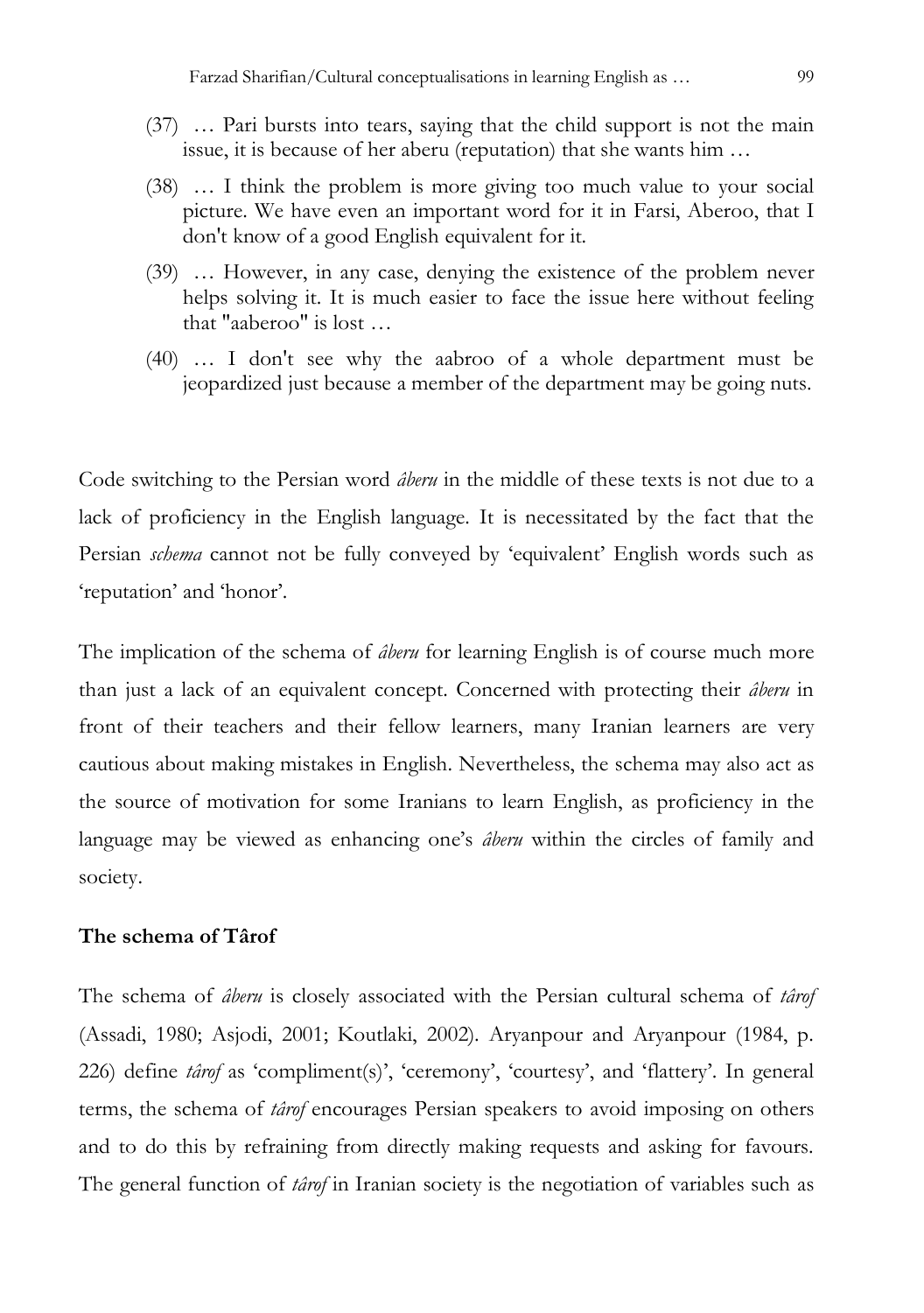social relationships, status, and personal character. Also *târof* provides a means for exercising a degree of 'face work', or *âberu*, for example, before a request is made. This schema is manifested in the communicative behaviour of many Iranian people partly through repeated refusals of offers and invitations, hesitation in asking for services and favours, hesitation in rejecting requests, etc. Another reflection of *târof* is the use of plentiful hedges. Some may even include the use of honorifics and forms of submissives under *târof* (Wilber, 1967).

O'Shea (2000, p. 122) believes that "Iranian society revolves around *ta'arof,* a formalised politeness that involves verbal and nonverbal forms and cues". She also adds that *târof* "is a ritual display of vulnerability that the other participant knows not to abuse, invoking a sort of *noblesse oblige"* (2000, p. 122)*.* Koutlaki (2002, p. 1741) observes that *târof* "is a very complex concept, carrying different meanings in the minds of native speakers and baffling anyone endeavouring to describe it". Koutlaki also notes that the concept has both negative and positive denotations and maintains that it is a "central concept in Iranian interaction … felt to be indispensable in all communication by native speakers" (2002, p. 1741). Iranians often categorise each other in terms of how much *târof* they exercise. People who show higher degrees of *târof* in their behaviour may be categorised as *târofee,* a term which can carry negative connotations in terms of socialization. Some Iranians have come to despise this cultural trait and consider it as a drawback.

The origin of the *târof* schema is thought to be found in the Zoroastrian religion with its emphasis on good thoughts, good deeds and good words (Asjodi, 2001; Beeman, 1986). 'Good words' here refers to praise and the use of kind words. While a thorough treatment of this cultural schema falls beyond the scope of this paper, it is, however, important to note that Iranian learners of English may find it difficult to abandon it in their use of English which may lead to misunderstandings on the part of those not familiar with it. Consider the following Internet submission by an Iranian person living in the US: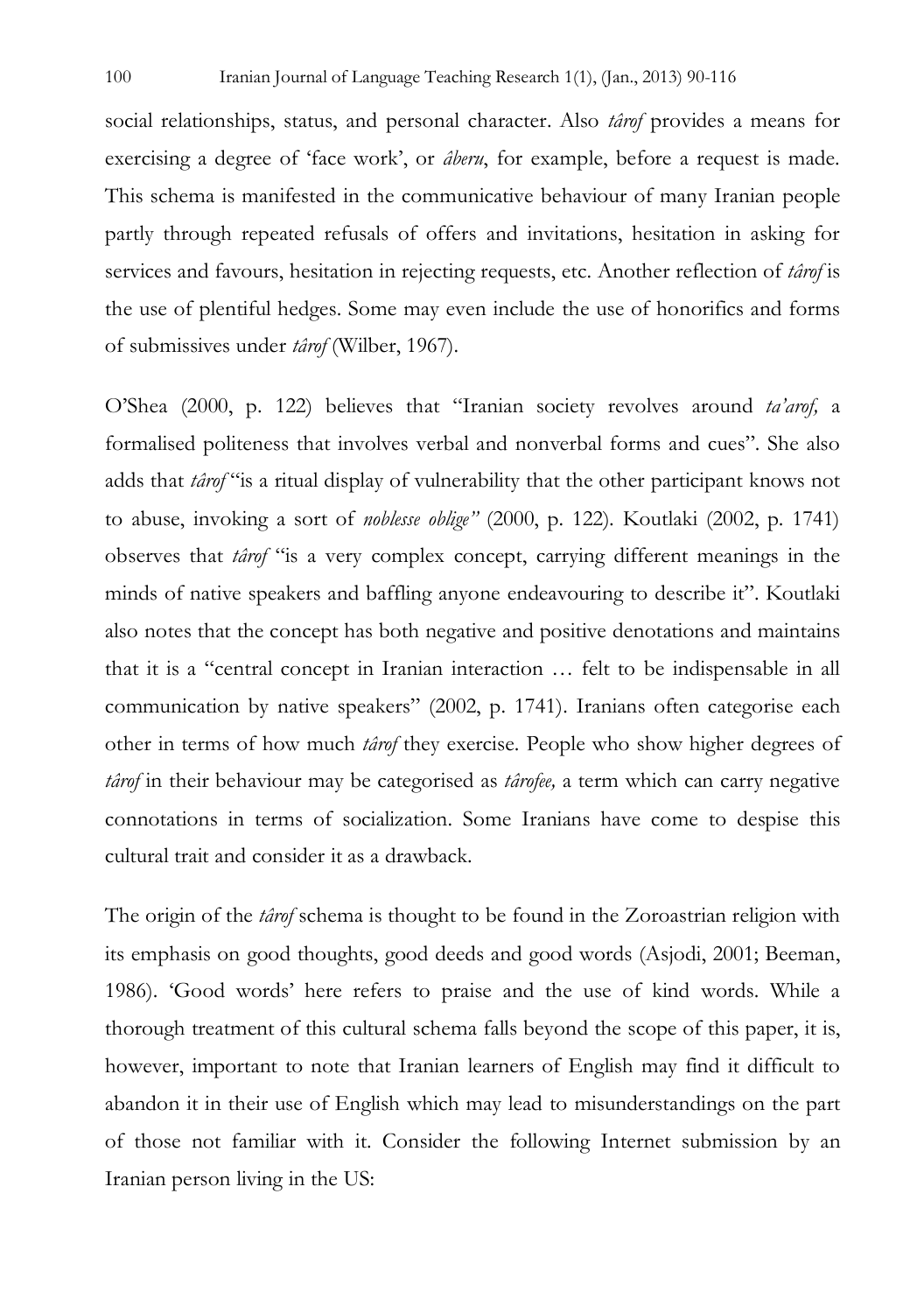(41) I personally find one misunderstanding of Americans about Eastern cultures awkward: they often don't understand "ta'arof" and take it wrong! (I am talking about its broad meaning, that is, whenever you offer your help or food or invite them or something) that is they assume that you must have some selfish hidden agenda behind being nice to them. They simply are not used to see strangers being nice to them. I haven't given up the habit of ta'arof, but now I say it up front that it is a cultural habit and I don't expect anything in exchange. BTW, 'ta'arof' "is one of those words that has no translation in English, does it?

It is clear that the writer has found it difficult not to draw on the schema of *târof* in communicating with Americans, and this has clearly been misunderstood by those Americans with whom he/she has come to contact. As in the case of *âberu,* an Internet search shows that many Iranians use the word *târof* when writing English, reflecting a feeling that no English word can fully embody the schema of *târof*. Consider the following two examples from the Internet:

- (42) Thanks for the kind words. No taarof, there is no need for monetary compensation. I enjoy doing it. Yes, it is work, but I get a real satisfaction when I see friends finding each other and rekindling old relationships.
- (43) Iranian politeness is as subtle as the intricate latticework on the mosques. The rituals are so complex they have a name of their own: ta'arof. It has no English translation.

The following email exchange also shows another interesting use of the word *târof* in an English letter written by a high school teacher of English.

(44) Dear [name]:

Thanks so much for your kindness, you don't need to send the package to Australia. Please send it to my wife in Isfahan. She is still there and will fly to Australia on the  $17<sup>th</sup>$ . Many thanks.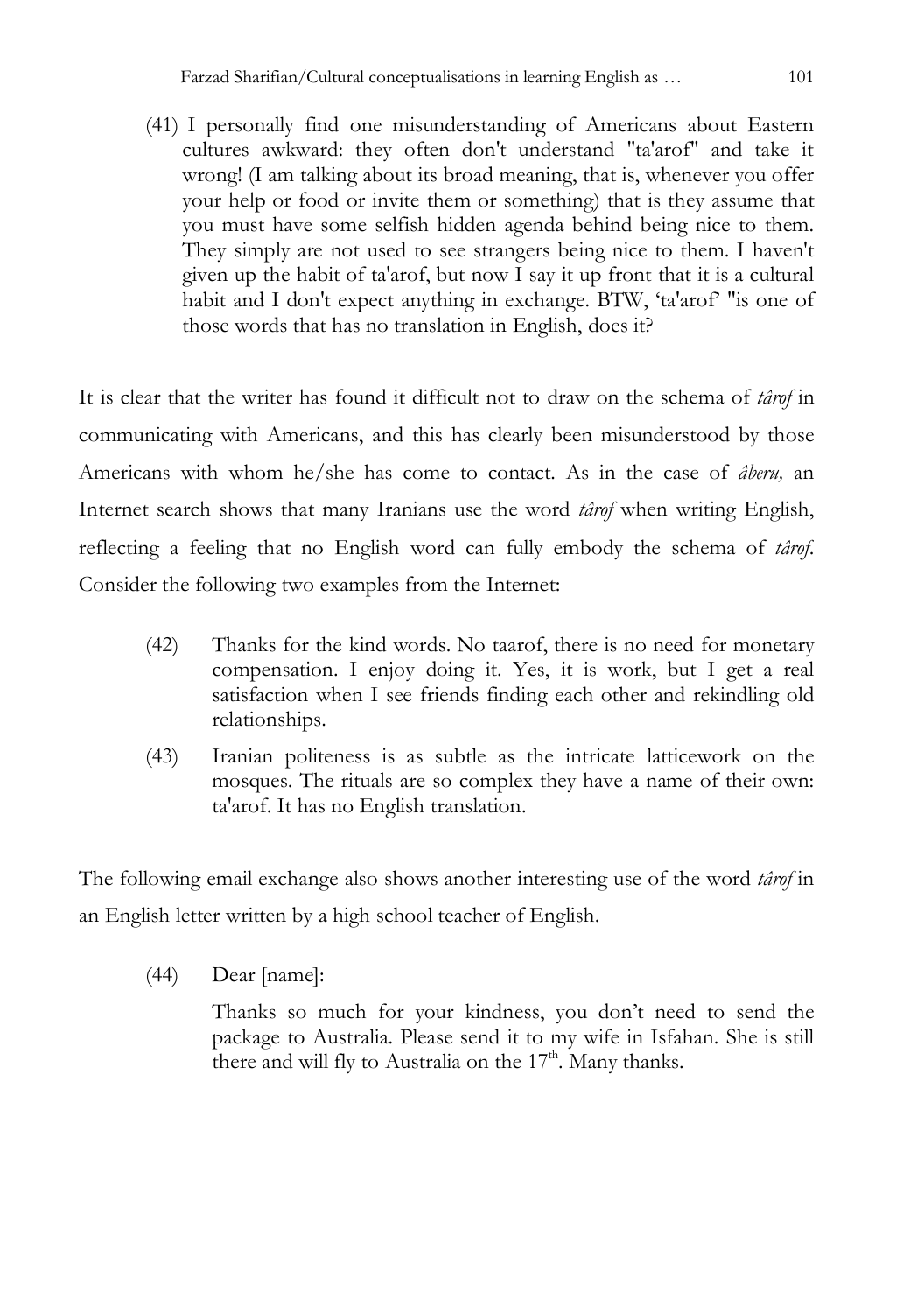# (45) Dear [name]:

Please tell me, Is your wife really in Iran for the time being? And will she come back to Aus on the 17th? Aren't you tarofing? If she is really in Iran right now, I'll try to send the package to Isfahan tomorrow (Thursday) then they will reach to Isfahan on Sat. means much sooner than being posted to Aus by me. Please make this clear to me. Thanks

In this exchange, the writer of the second email reveals uncertainty about the truth of the previous communication. Was it an act of *târof* trying to avoid her having to go to the trouble of mailing a package to Australia? Or was the writer's wife really able to take it to Australia herself?

# **The cultural schema of Shekasteh-nafsi**

O'Shea (2000, p.83) maintains that flattery is very common among Iranians and instructs non-Iranians to "simply demur modestly, as Iranians would, and turn the comment around to flatter the other party". This observation, in fact, reflects the Persian schema of *shekasteh-nafsi* 'modesty' (e.g., Sharifian, 2005, 2008), which is closely related to *âberu* and *târof*. The word *shekasteh-nafsi* may be literally glossed as 'broken-self' or 'breaking of the self'. The schema associated with *shekasteh-nafsi* encourages speakers of Persian to show modesty through the denial or downplay of any praise or compliment that they receive while trying to reassign the praise either to the initiator of the praise/compliment, family members, God, or simply to luck. In other words, the schema encourages speakers to make use of any compliments or praise that they receive to enhance the *âberu* of their interlocutors, their family, or whoever might have directly or indirectly contributed to a success or achievement. This cultural schema discourages any form of 'self endearing' which would imply the exclusion of others<sup>3</sup>. This schema also encourages the Iranian people to perceive themselves as dependent members of a group and to view their existence, wellbeing, and success as part of and related to those of others in the group. The following exchange between two Persian speakers reflects this schema: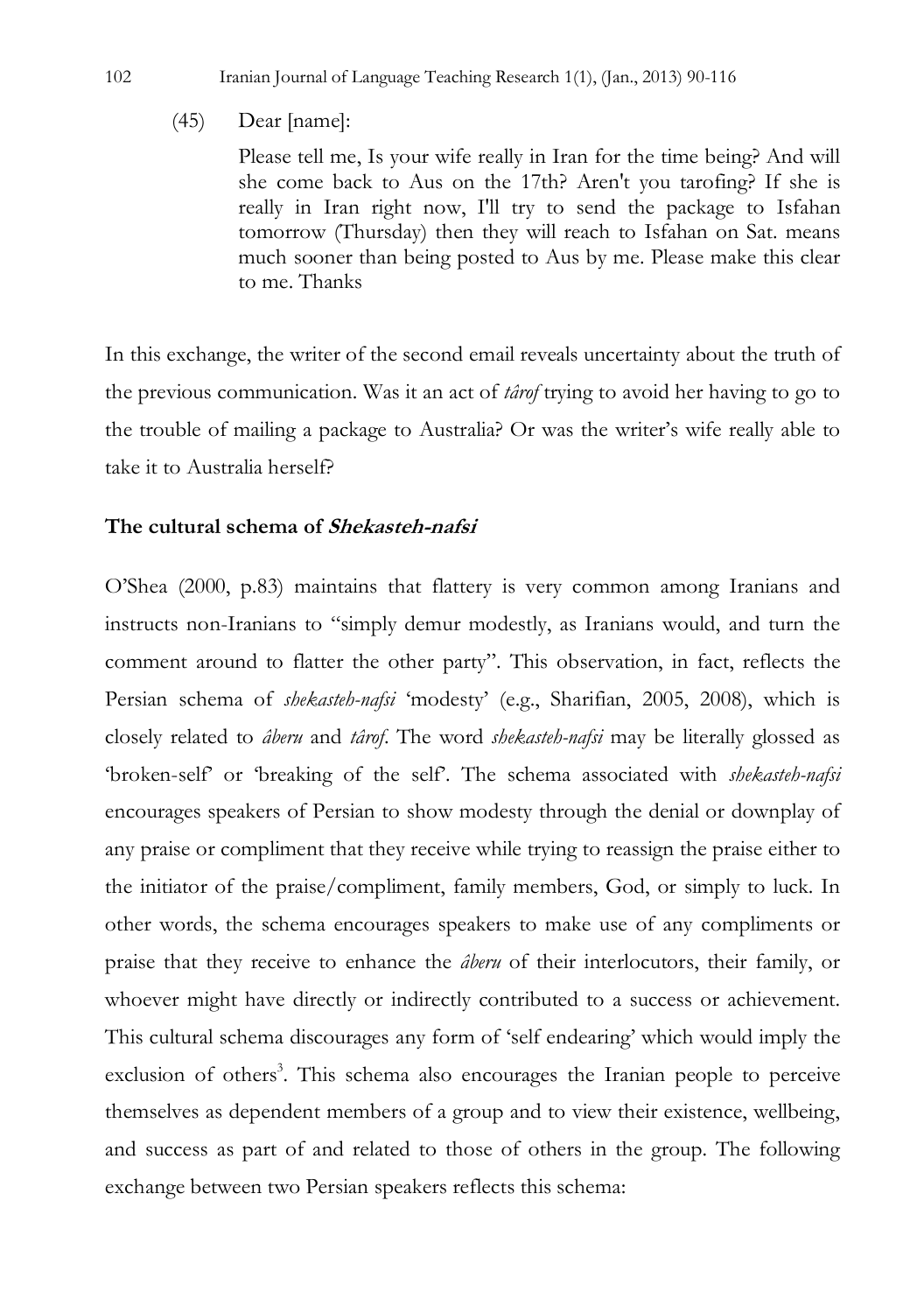(46) Reza: *vasf-e dâneshe khâregholâdeye shomâ ro kheili shenidim.* Description-of knowledge extraordinary you very much have heard-we. 'We have heard so much about your extraordinary knowledge!' Mojtaba: *khâhesh mikonam, mâ shâgerd-e shomâ ham hesâb nemishim*. Please we student of you even count not-we 'Oh, No! I don't deserve even to be your student.'

It can be seen here that the recipient of the compliment has achieved the objectives of downplaying his talent and reassigning the compliment to the interlocutor in a single sentence. Iranians may also draw on this schema in their use of English and this may lead to misunderstanding by non-Iranians unfamiliar with this schema. Consider the following example:

#### (47)

Lecturer: I heard you've won a prestigious award. Congratulations! This is fantastic.

Student: Thanks so much. I haven't done anything. It's the result of your effort and your knowledge. I owe it all to you.

Lecturer: (appearing uncomfortable) Oh, no!!! Don't be ridiculous. It's all your work. (Personal data)

In the above conversation between an Iranian student and an Australian lecturer, the student's reply to the lecturer's congratulations appears to have caused the lecturer a certain degree of discomfort due to feeling his contribution to the student's success has been overestimated. When asked to comment, the lecturer commented that the student 'had stretched the truth too far'. The student, on the other hand, maintained that she did not find anything wrong with her remarks. Other anecdotal evidence suggests that in many cases Persian speakers of English have lost credit because of the degree to which they either downplayed or reassigned their abilities, achievements, or talents.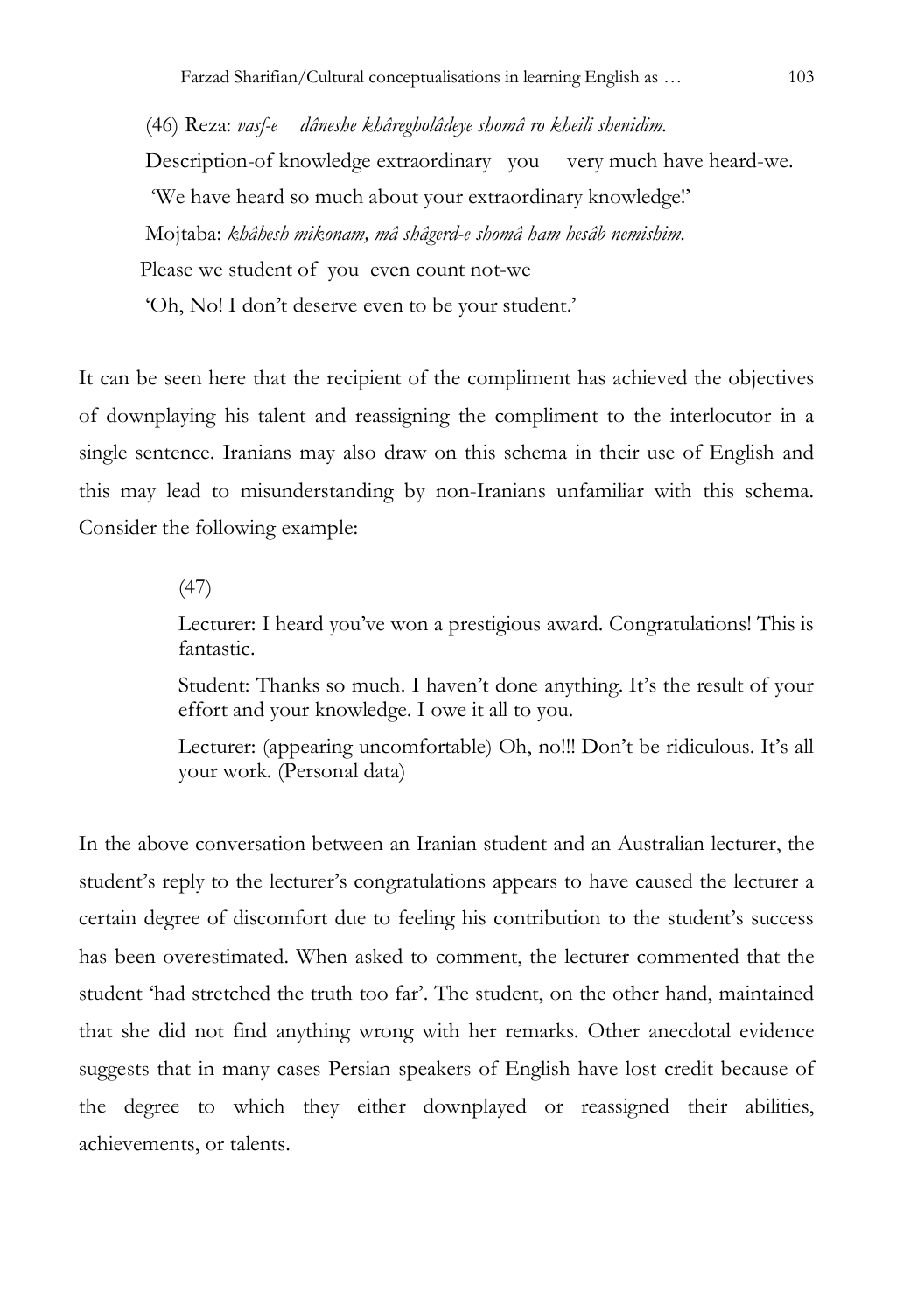It is to be stressed that since the inclinations under discussion are cognitive in nature, they may not necessarily be instantiated in fixed formulas and cliché expressions. That is, although the schemas explicated here have certain linguistic manifestations in Persian, it does not mean that they will always appear according to the same wording, no matter what language is being used. For example, although there are certain expressions associated with the schema of *târof* in Persian, it does not follow that the schema is always verbalised through those expressions, or verbatim translations. Take the case of the schema of *shekasteh-nafsi*; although there are certain conventionalised formulaic expressions such as *ghâbel nistim* 'we are not worth it' associated with it in Persian, speakers of Persian may well downplay their talent or capability using other expressions such as 'Oh, no! In fact I have a low IQ' or 'I think I am just an average person in terms of intelligence'.

The general point here is that while cognitive schemas are reflected in linguistic expressions, they are not merely linguistic in nature and they do get realised only in linguistic terms. O'Shea (20001, p. 22) observes, for example, that *târof* in Persian has both physical and verbal manifestations. She notes that "the former consist of activities such as jostling to be the last through the door, seeking a humble seating location, or standing to attention on the arrival or departure of other guests". These activities of course may be associated with the general sense of *târof*, which can encompass all politeness rituals in Persian.

# **Persian schemas for emotion**

The notion of emotion has long been a subject of cross-cultural (e.g., Ekman, 1972; Kitayama & Markus, 1994; Mesquita, Frijda & Scherer, 1997; Russell, Fernandez-Dols, Manstead & Wellenkamp, 1995) and cross-linguistic research (e.g., Palmer & Occhi, 1999). However, there is still no consensus regarding the degree of universality or cultural construction of general human emotions. In this context, Wierzbicka (1995) notes that different cultures may also vary in terms of the attitudes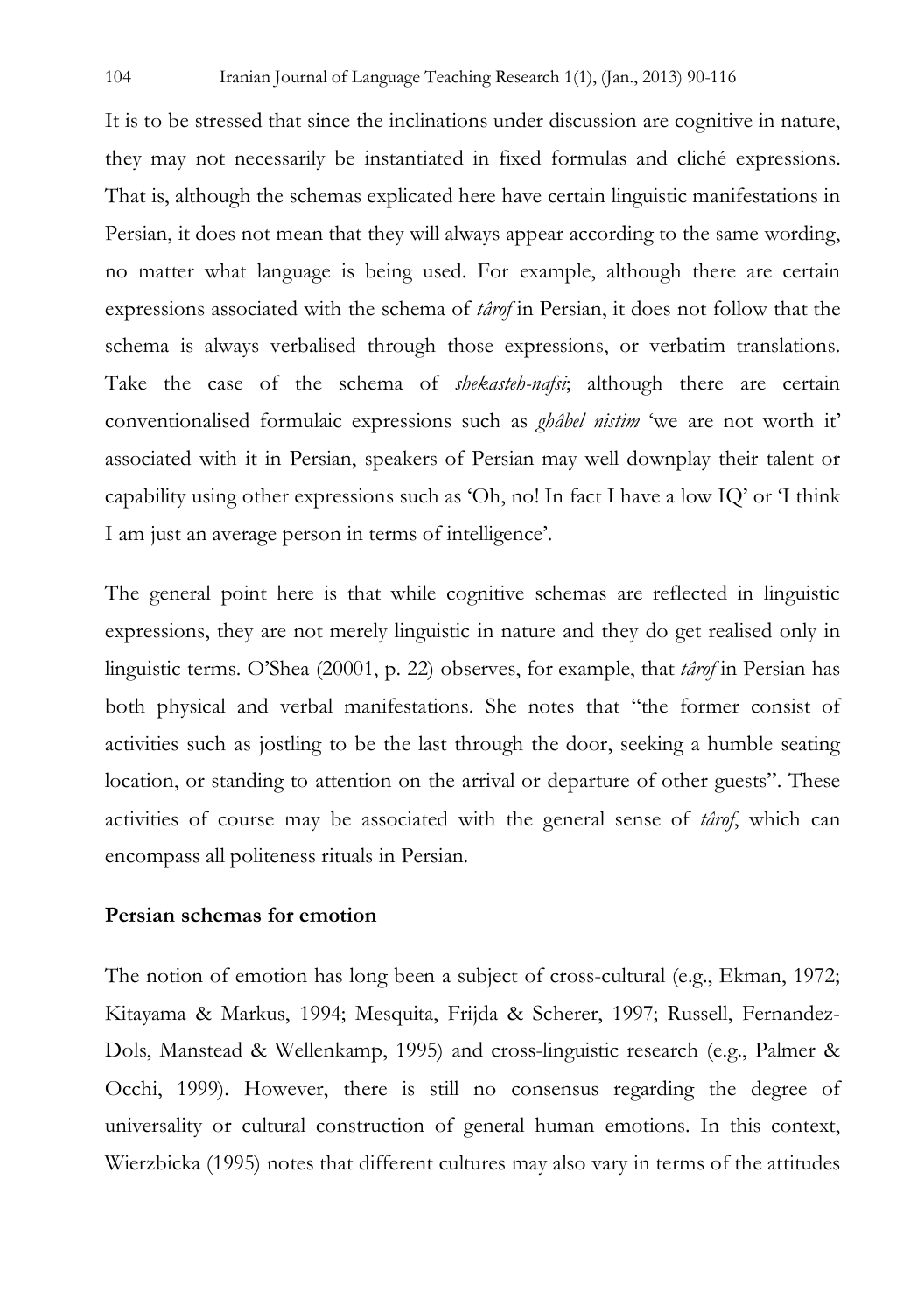they foster in their members towards the expression of emotions. She maintains that "different cultures take different attitudes towards emotions, and these attitudes influence the way in which people speak. … different cultural attitudes toward emotions exert a profound influence on the dynamics of everyday discourse" (1995, p. 156).

It should be noted that attitudes towards emotions and emotional expressions are embodied in *emotion schemas* (Sharifian, 2003) that prevail among the members of a cultural group. The Persian emotion schemas, for example, encourage a stronger linguistic expression of emotions when compared to those of many Western schemas, particularly among female speakers. This is reflected in O'Shea's (2000, p. 83) comment that "excessive dramatic statements [of emotion] are quite normal among Iranians … someone may insist that they love you more than their siblings". Persian emotion schemas are best represented in the linguistic category labelled *ghorbun sadaghe* (sacrifice-charity). The following are some examples of such emotional expressions in Persian.

- (48) *Elâhi ghorbunet beram*  May God sacrifice for you I do! 'May my life be sacrificed for you'
- (49) *Khodâ margam bede*  God kill me do! 'May God kill me'

While the former may be said by a mother to her child for receiving a good mark at school, the latter may be uttered to a child who has just had a broken leg. It is of course obvious, at least to Iranians, that expressions of *ghorbun sadaghe* should not be taken by their literal sense, but yet they are not free from any emotional content either.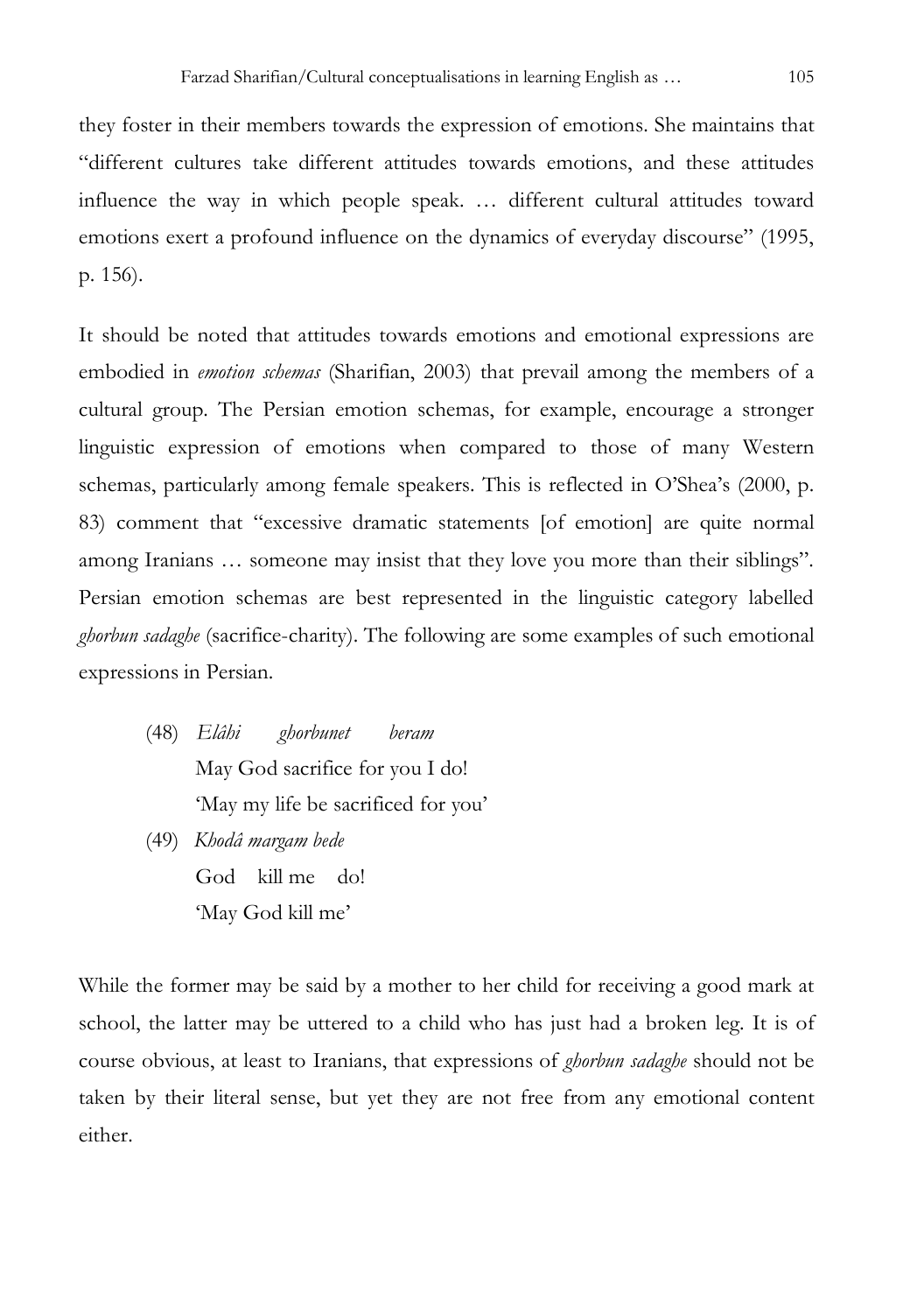It should be noted that Persian emotion schemas not only include the knowledge of the above-mentioned expressions but also to whom they can be used and for what reason. For example, it is not very common for a husband and wife to show expression of emotion towards each other in public. When it comes to English, some Iranians complain that it does not provide adequate means for them to express their emotions. Consider the following email to the author from an Iranian teacher of English:

(50)

Dear Sir

Something which has recently come to my mind is that English is not a very warm language, we can't express our feelings by it well. In Persian we can express any feeling in any situation perfectly well by a large freedom in choosing different words, I think Indian, Pakistani, Arabic and even Japanese may be like ours. This case is very important in human relationship and humanity as whole. What do you think? (MS)

When asked to elaborate on the observation, the teacher provided the following real anecdote from an Iranian learner of English:

(60)

An Iranian girl and an Arab man fell in love in one of these chat rooms. One of those romantic loves that may look very rare in the world today. Pictures were exchanged and neither of them had nights and days. The man, very fluent in English and the girl, learning new words and expressions each day. After 8 months, once the girl said to a friend, "I have a lot in mind to tell him in Persian but we just exchange the sentence; I love you. What kind of a language is this? I'm running mad, I like to tell him more". (MS)

Such complaints clearly support the observation that Persian emotion schemas may not readily be rendered by the kinds of English expressions that are in current use. The following is also significant: while it is possible to gloss most expressions of *ghorboon sadaghe* into English (e.g., *khodâ margam bede* 'May God kill me'), the majority do not have equivalents among current idiomatic expressions in English. Thus,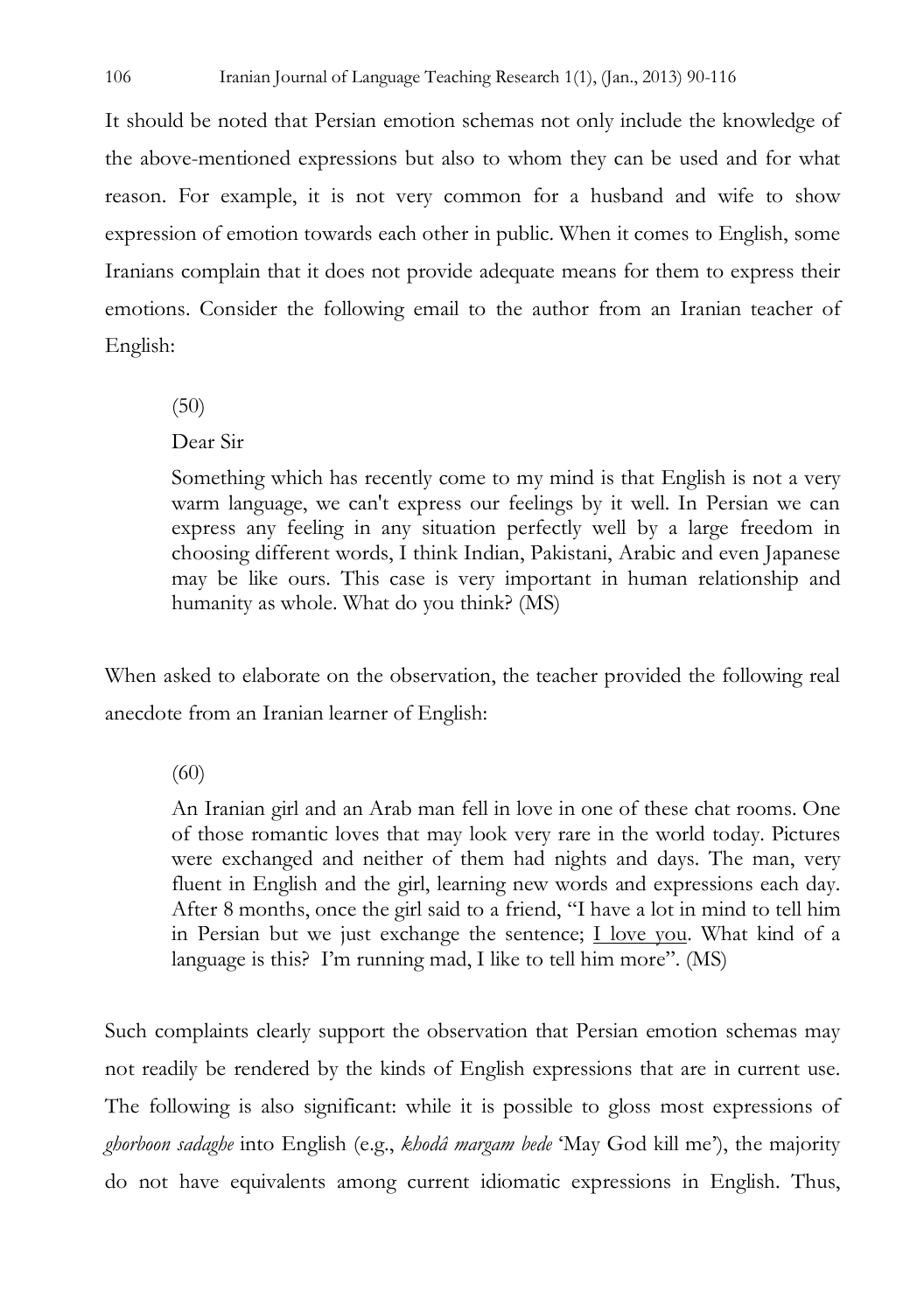learning English for an Iranian person may mean learning new schemas with regard to the expression of emotions. The question still remains as to what will be done when English is used by two non-western speakers of English who may both at least somewhat share emotion schemas.

## **The cultural categories and schemas of famil 'family'**

It should be noted here that Persian cultural conceptualisations are not merely associated with words and expressions that may not have equivalents in English but may even be instantiated in those which are assumed to have an exact match in English. Consider the word *fâmil* and its English translation 'family'. Although the two words seem to be cognates, they are not associated with exactly the same categories and schemas. The word *fâmil* in Persian captures what is described as 'extended family' in Anglo cultures, as opposed to the 'nuclear family'. The Persian word *khânevâdeh* also refers to 'family' and may be modified by *darajeye yek* 'first degree', which refers to closer members of the family, such as brothers and sisters, aunts, uncles, etc., and *darajeye do* 'second degree', which refers to those not so close.

The Persian schema of family ascribes certain roles, obligations and expectations to the members of the extended family, which may be found to be unusual by some Westerners. Ahmadi and Ahmadi (1998 , p. 223) observe that "the institution of the family in Iran carries out several functions that it no longer fulfils in many Western societies". They maintain that the social structure of Iranian society is built around the notion of 'family' to the extent that an "Iranian is in the first place a member of the family and then a citizen" (1998, p. 222). The Persian schema of *fâmil* is tightly associated with the schema of *âberu* in that a person's *âberu* is highly determined by which family she/he comes from. This often has consequences for people in terms of social and professional mobility and marriage. As an example of the influence of family in the life of a person, Ahmadi and Ahmadi (1998, p. 223) state that "if an Iranian is successful in business or has a high governmental position, he is expected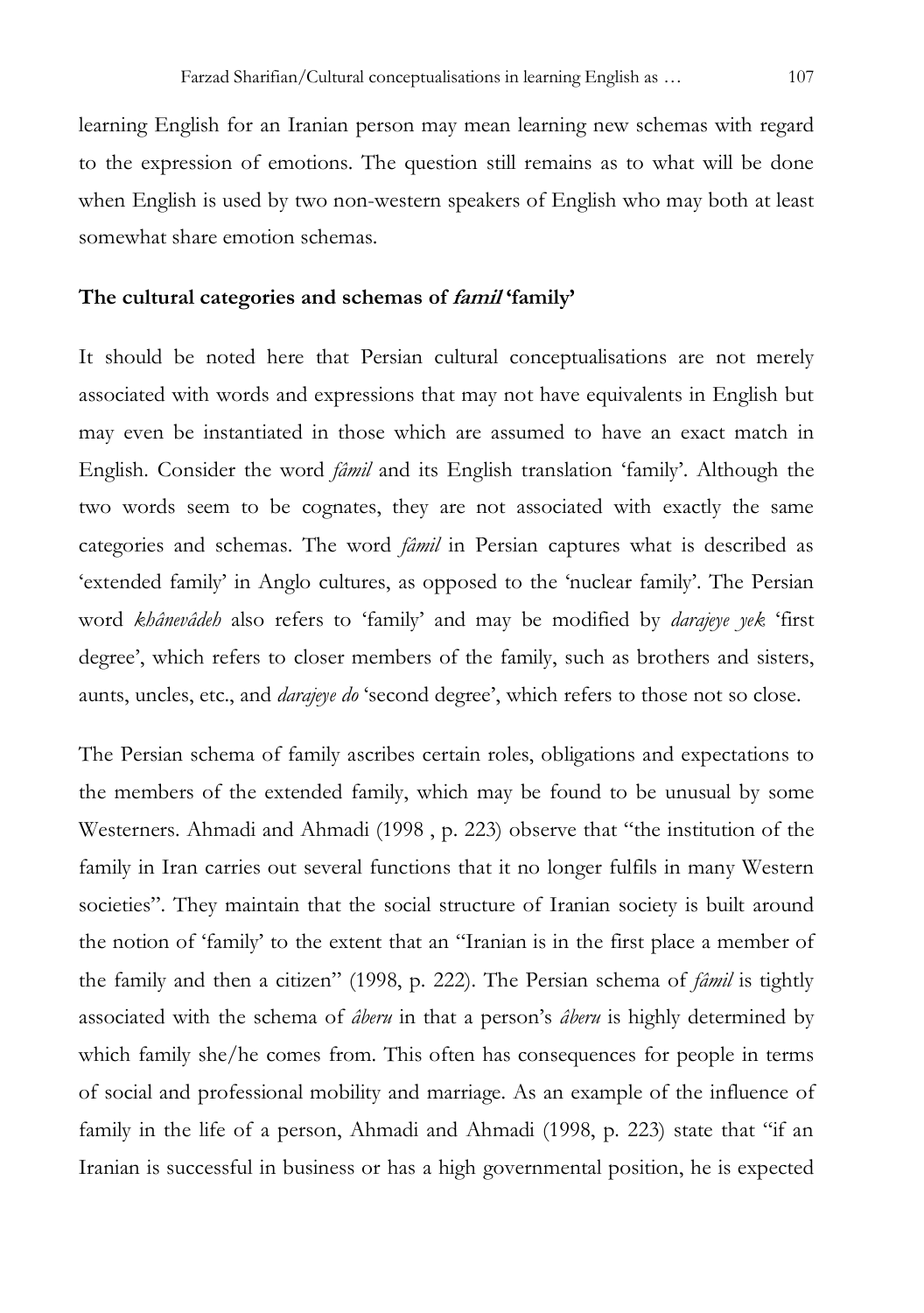to help not only his immediate family members but also his kinsmen by granting loans or providing recommendations".

## **Cultural schemas of social events**

Social events constitute a great part of people's life in most cultures and societies. Nonetheless, while visiting friends and family may be common to most cultures, the rituals and sub-events that characterise such events often differ. In other words, different cultures may have different 'event schemas' for social occasions such as visiting family and friends, weddings, etc. An important Iranian event schema is referred to as *mehmâni*. Aryanpur and Aryanpur (1984, p. 927) translate the word into "party, ball, feast, banquet, entertainment, spread, festival, and celebration". However, it is clear that even these English equivalents do not all refer to one and the same event. The English word 'party' has been borrowed into Persian, pronounced as *pârtee,* to refer to getting together of younger people. The word *mehmâni,* however, evokes a category of occasions for Iranians in which the visitors are treated with a relatively higher degree of formality, when compared to most Western schemas. In most houses, the best room, furniture, dining set, etc. are reserved for visitors. O'Shea (2000, p. 131) observes that

once inside the house, you will be told where to sit in the guest room and will be served with titbits, many of which are left out in fancy, covered dishes in anticipation of guests. The guest-sitting room will generally have the best of everything in the house, and will contain everything for your comfort.

In a typical *mehmâni*, usually tea and fruit are served for the visitors without asking them beforehand. At this stage in a *mehmâni,* the schema of *târof* comes to play, which is best reflected in adjacency pairs where the host/hostess urges the visitors to have some fruit and the visitors decline the offer a few times. If any meal is involved in the visit, then that is usually the time where many people draw immensely on their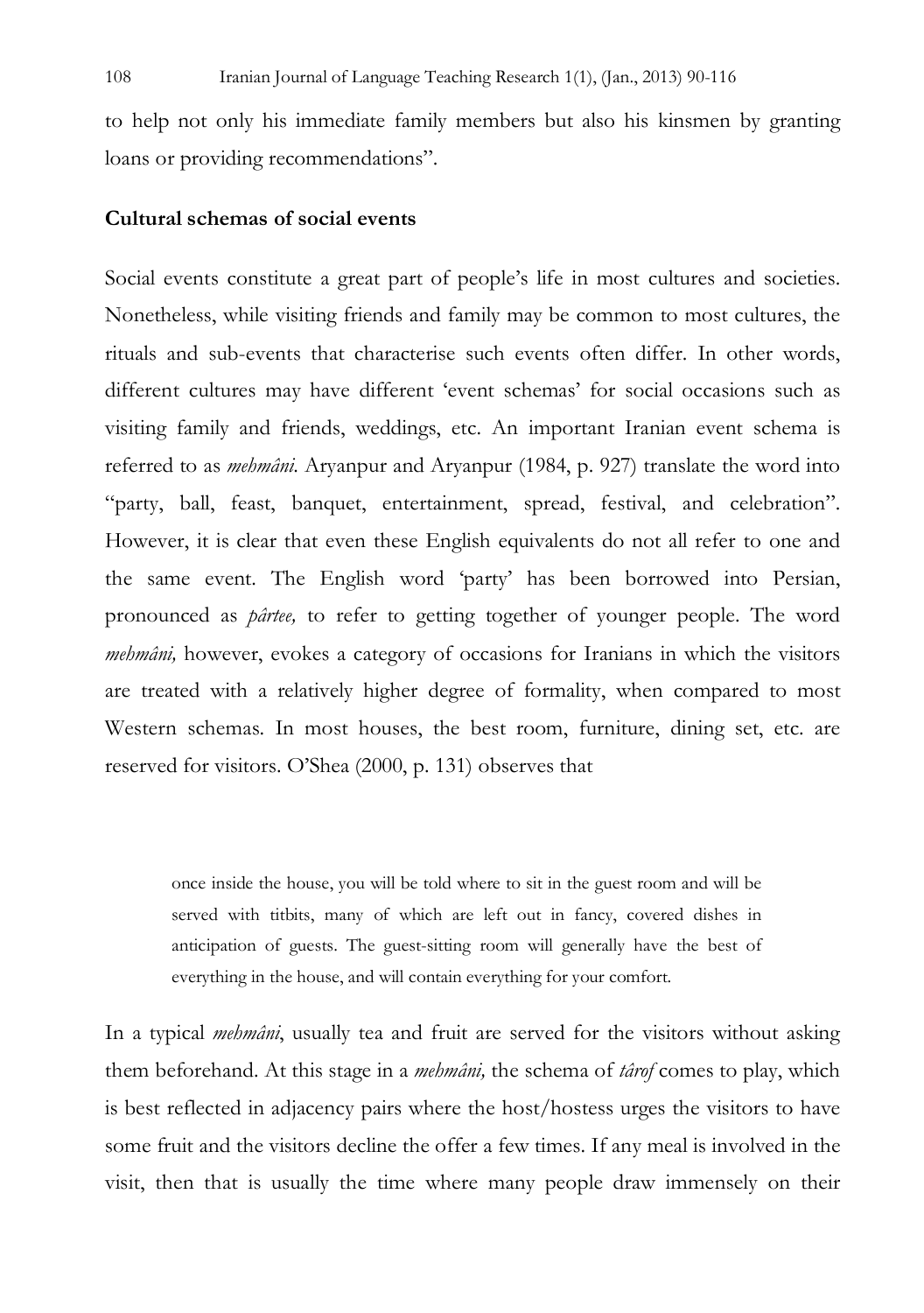schemas of *âberu* and *târof* and prepare a very nice meal to impress the visitors. A thorough description of a *mehmâni* is beyond the scope of this paper but this brief sketch should make it clear to Western readers that *mehmâni* is not exactly the same as 'party'. It should also be clear that some Iranians may mistakenly associate their *mehmâni* with the word 'party' in English and this may lead to certain inaccurate expectations. As an example, an Iranian living in Australia was shocked to receive the following email party-invitation from one of her colleagues.

(62)

[A] wrote:

Hi everyone!

I finally got my act together for a party. The venue is obviously my place at [address] on Friday night [date] from 6:00pm. Could you please bring your own meat, drink (if you drink), and folding chair? I will provide the gas for BBQ.

You are more than welcome to bring your partners …

Hope to see you all on Friday

Bye

[name]

When asked to comment, the Iranian said that she was both surprised and offended by the invitation and therefore she made up an excuse in order to refuse the invitation. This example clearly shows different event categorisation and schemas were at work. Such differences are of course not always one-way and there are many conceptualisations associated with the Anglo varieties of English which may prove to be unfamiliar to its Persian learners, such as the schema of 'cohabitation'.

In general, the majority of the Iranian conceptualisations discussed in this section reflect a group-oriented cultural system where a high degree of significance is attached to social relationships. Historically, this observation may be linked to a lack of support on the part of state-related institutions, which has made people more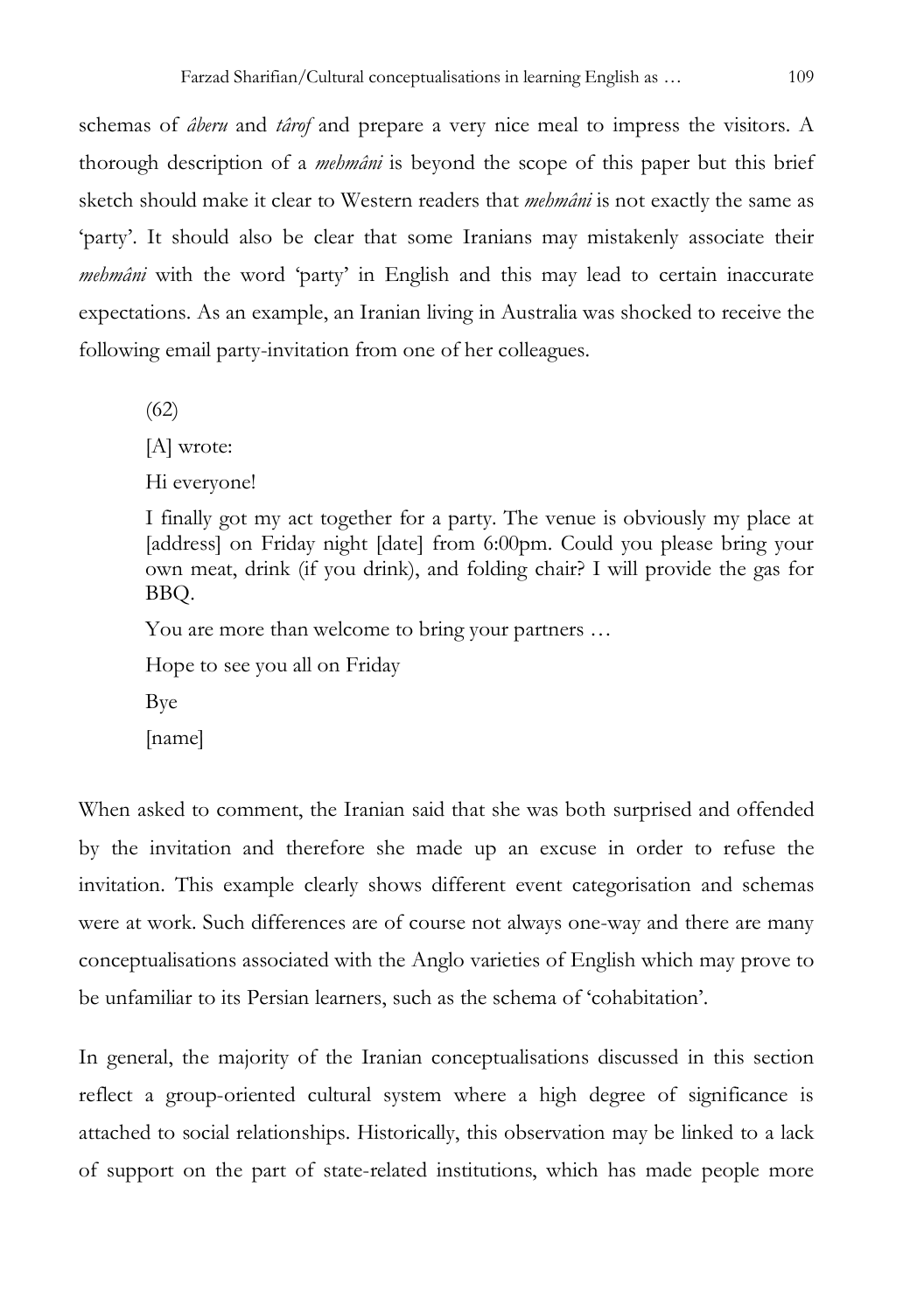dependent on their social relationships and their networks, such as relatives and friends. In such circumstances, people appear to make a heightened effort to maintain their social relationships and their networks in their daily encounters. As it was shown in the preceding sections, language plays an important role in such cultural and social phenomena.

#### **Metaphors**

This paper has discussed several Persian cultural conceptualisations and their implications for learning and using English as an L2. It should be noted that 'metaphor' is another kind of conceptualisation that can exert a significant influence on L2 learning. Since a thorough treatment of Persian metaphors would require at least several other papers, I will only briefly discuss this area in the following paragraph.

One of the ways in which people across different cultural groups may conceptualise their experience differently relates to conceptual mappings from one domain onto another (e.g., Kövecses, 2002). For example, in many cultures animals and fruit of different kinds are conceptualised as having certain attributes and these are often mapped across metaphorically to talking about human beings. For instance, in Persian *joghd '*owl' is conceptualised as an ominous creature. When one refers to a person as *joghd*, it has the connotation that their presence can bring bad luck to others. In Anglo varieties of English, however, owl has traditionally been conceptualised as a wise animal (see further in Talebinezhad & Vahid-dastjerdi, 2005). The issue of metaphorical competence and second language learning requires a much more in-depth treatment, which falls outside the scope of this paper (see Danesi, 1995).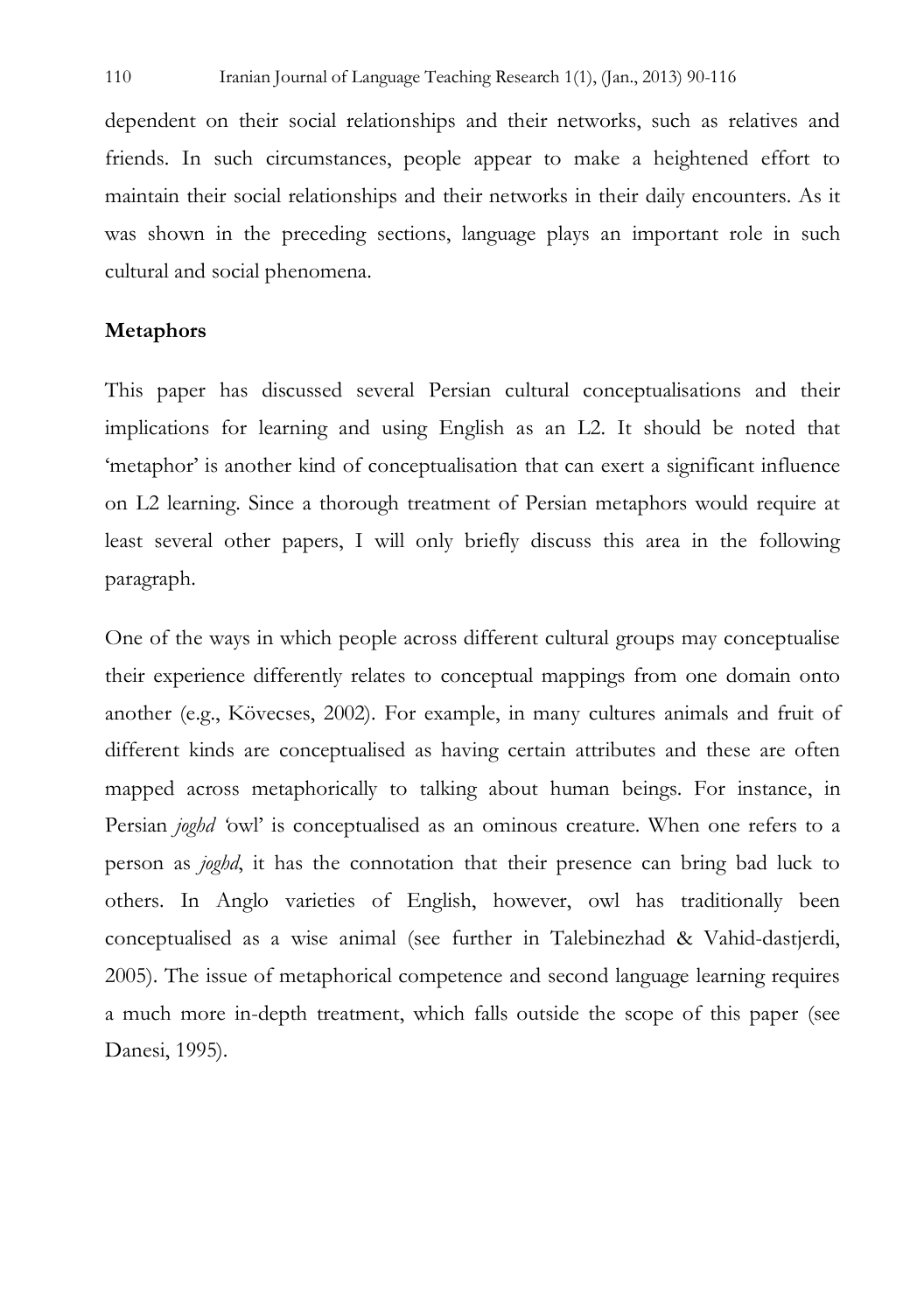#### **Final remarks**

Overall, it should be clear that the task of learning English is much more than learning a set of grammatical rules and lexical items for those speakers of Persian whose general communicative behavior is governed by Persian schemas such as the ones discussed here. As mentioned earlier in this paper, today more interactions in English occur between various non-native speakers than they do between native speakers. In such contexts, drawing on Anglo cultural conceptualisations will only help to facilitate communication when both parties share these as part of competence in a second culture. Diverse cultural conceptualisations expressed in English as the language for international communication should be recognized as assets rather than liabilities since this diversity can (a) provide a springboard for lively conversations in language classrooms, (b) expand learners' conceptual horizons, and (c) enrich the conceptual basis of English as a global language.

# **References**

Ahmadi, N., & Ahmadi, F. (1998). *Iranian Islam; The concept of the individual*. London: MacMillan Press.

Arberry, A. J. (1963). *The legacy of Persia*. Oxford: Oxford University Press.

- Aryanpour, A., & Aryanpour, M. (1984). *The Persian-English pocket dictionary*. Tehran: Amir Kabir Publishing Corp.
- Asjodi, M. (2001). A comparison between ta'arof in Persian and limao in Chinese. *International Journal of the Sociology of Language, 2001*(148), 71-92.

Assadi, R. (1980). Deference: Persian style. *Anthropological Linguistics, 22*(5), 221-224.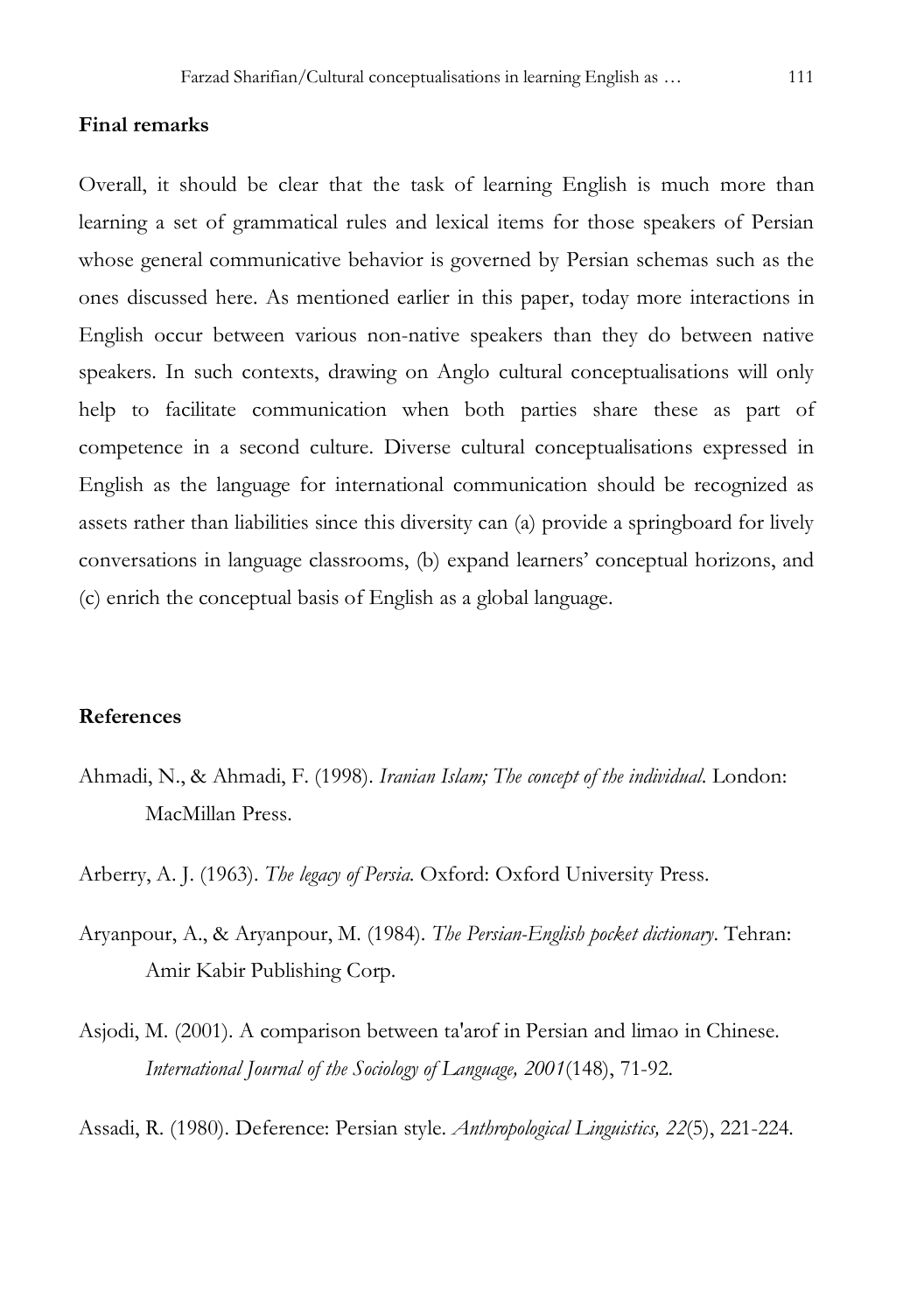- Assadi, R. (1982). Conflict and its management: Iranian style. *Anthropological Linguistics, 24*(2), 201-205.
- Bausani, A. (1971). *The Persians: From the earliest days to the twentieth century*. Elek: London.
- Beeman, W. O. (1976). Status, style and strategy in Iranian interaction. *Anthropological Linguistics, 18*(7), 305-322.
- Beeman, W. O. (1986). *Language, status, and power in Iran*. Bloomington: Indiana University Press.
- Beeman, W. O. (1988). Affectivity in Persian language use. *Culture, Medicine and Psychiatry, 12*(1), 9-30.
- Beeman, W. O. (2001). Emotion and sincerity in Persian discourse: Accomplishing the representation of inner states. *International Journal of the Sociology of Language, 2001*(148), 31-57.
- Brown, P., & Levinson, S. (1987). *Politeness: Some universals in language usage*. Cambridge: Cambridge University Press.
- Danesi, M. (1995). Learning and teaching languages: The role of 'conceptual fluency. *International Journal of Applied Linguistics, 5*(1), 3-20.
- Ekman, P. (1972). Universals and cultural differences in facial expressions of emotion. In J. Cole (Ed.), *Nebraska symposium on motivation* (pp. 207-282). Lincoln: University of Nebraska Press.
- Eslami Rasekh, Z. (2004). Face-keeping strategies in reaction to complaints: English and Persian*. Journal of Asian Pacific Communication, 14*(1), 179-195.
- Hill, B., Ide, S., Kawasaki, A., Ikuta S., & Ogino, T. (1986). Universals of linguistic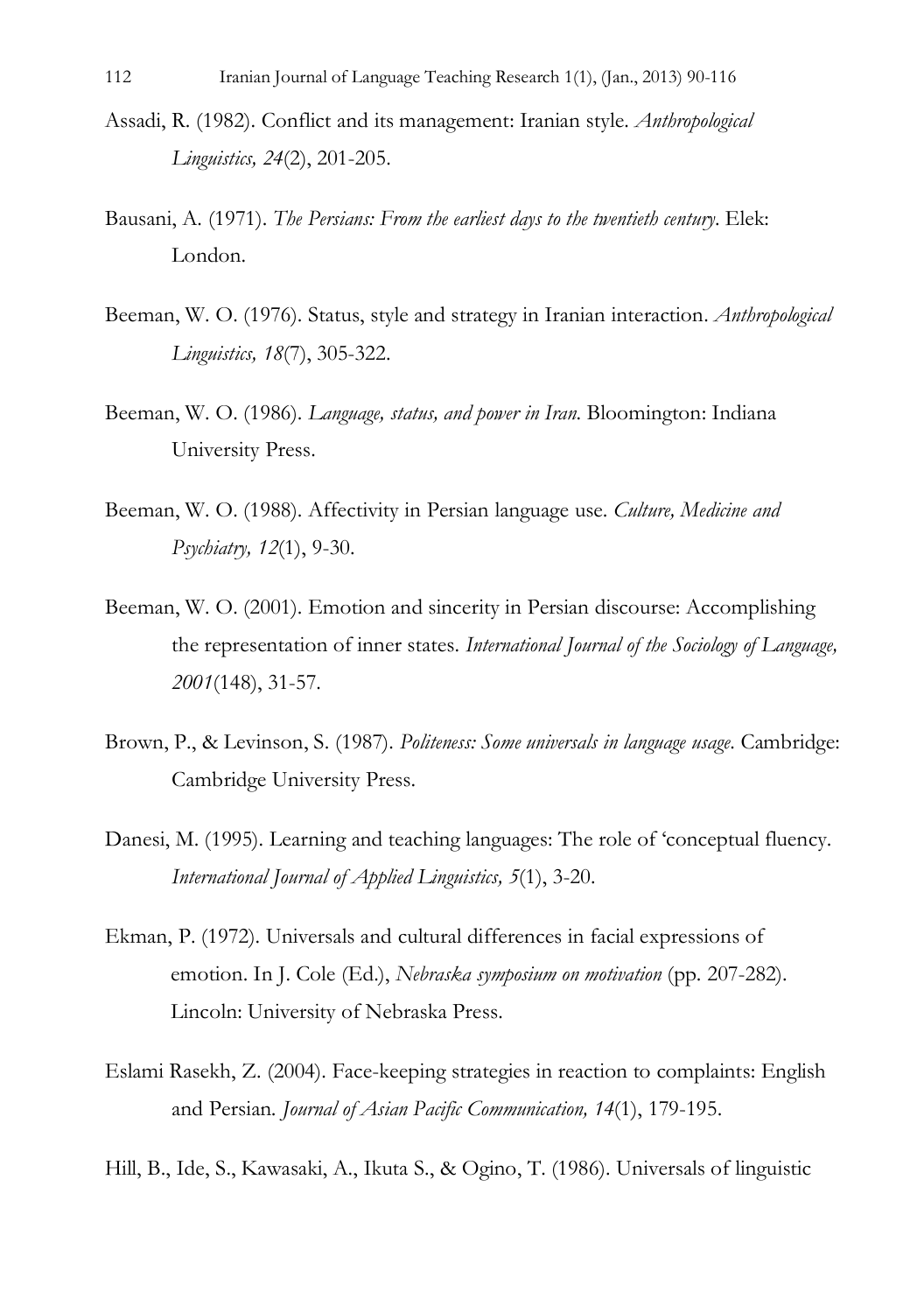politeness: Quantitative evidence from Japanese and American English. *Journal of Pragmatics, 10*(3), 347-371.

- Hillmann, M. C. (1981). Language and social distinctions. In M. Bonine & N. R. Keddie (Eds.), *Modern Iran: The dialectics of continuity and change* (pp. 329-337). Albany: State University of New York Press.
- Hinkel, E. (1999). *Culture in second language teaching and learning*. Cambridge: Cambridge University Press.
- Hodge, C. T. (1957). *Some aspects of Persian style. Language, 33*(3), 355-369.
- Ide, S. (1989). Formal forms and discernment: two neglected aspects of universals of linguistic politeness. *Multilingua, 8*(2-3), 223-248.
- Keshavarz, M. H. (2001). The role of social context, intimacy, and distance in the choice of forms of address. *International Journal of the Sociology of Language, 2001*(148), 5-18.
- Kitayama, S., & Markus, H. R. (1994). *Emotion and culture: Empirical studies of mutual influence.* Washington D.C.: American Psychological Association.
- Koutlaki, S., A. (2002). Offers and expressions of thanks as face enhancing acts: Tae'arof in Persian. *Journal of Pragmatics, 34*(12),1733-1756.
- Kövecses, Z. (2002). *Metaphor: A practical introduction*. Oxford: Oxford University Press.
- Kramsch, C. (1993). *Context and culture in language teaching.* Oxford: Oxford University Press.
- Krasner, I. (1999). The role of culture in language teaching. *Dialog on Language Instruction, 13*(1-2), 79-88.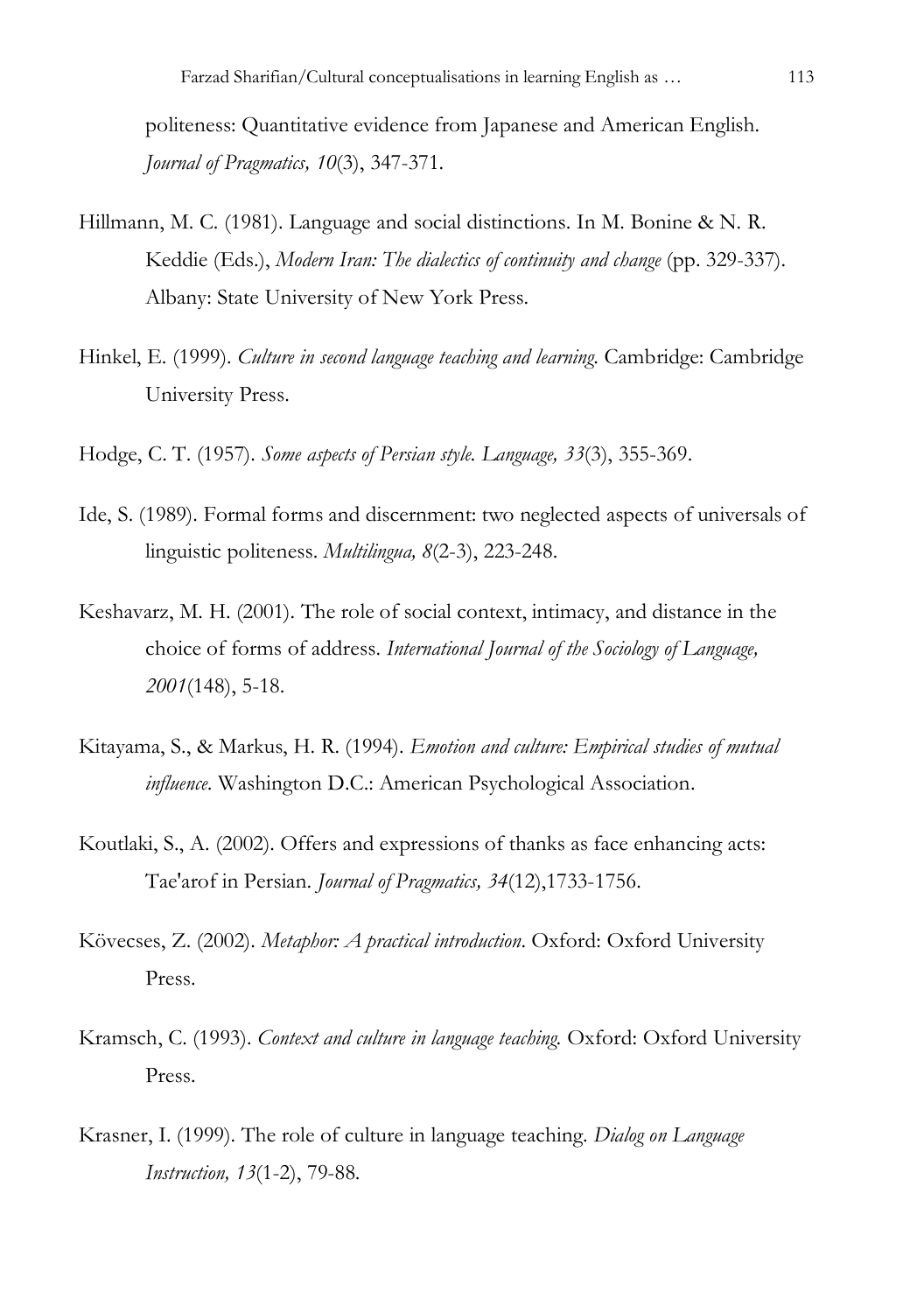Leech, G. (1983). *Principles of pragmatics.* London: Longman.

- Matsumoto, Y. (1988). Reexamination of the universality of face: Politeness phenomena in Japanese. *Journal of Pragmatics, 12*(4), 403-426.
- Meskub, S., Perry, J. R., Hillman, M. C., & Banuazizi, A. (1992). *Iranian nationality and the Persian language*. Washington, D.C.: Mage Publishers.
- Mesquita, B., Frijda, N. H., & Scherer, K. R. (1997). Culture and emotion. In J.W. Berry, P.R. Dasen & T.S. Saraswathi (Eds.), *Handbook of cross-cultural psychology: Basic processes and human development* (pp. 255-297). Needham Heights, MA: Allyn and Bacon.
- Modarressi-Tehrani, Y. (2001). Aspects of sociolinguistics in Iran. *International Journal of the Sociology of Language, 2001*(148), 1-3.
- O'Shea, M. (2000). *Cultural shock: Iran*. Portland, Oregon: Graphic Arts Publishing Company.
- Palmer, G. B. (1996). *Toward a theory of cultural linguistics*. Austin: University of Texas Press.
- Palmer, G. B., & Occhi, D. (Eds.). (1999). *Languages of sentiment: Cultural constructions of emotional substrates.* Philadelphia: John Benjamins.
- Russell, J. A., Fernandez-Dols, J.-M.. Manstead, A. S. R., & Wellenkamp, J. C. (Eds.). (1995). *Everyday conceptions of emotion: An introduction to the psychology, anthropology and linguistics of emotion*. Dordrecht: Kluwer.

Sharifian, F. (2003). On cultural conceptualisations. *Journal of Cognition and* 

*Culture, 3*(3), 187-207.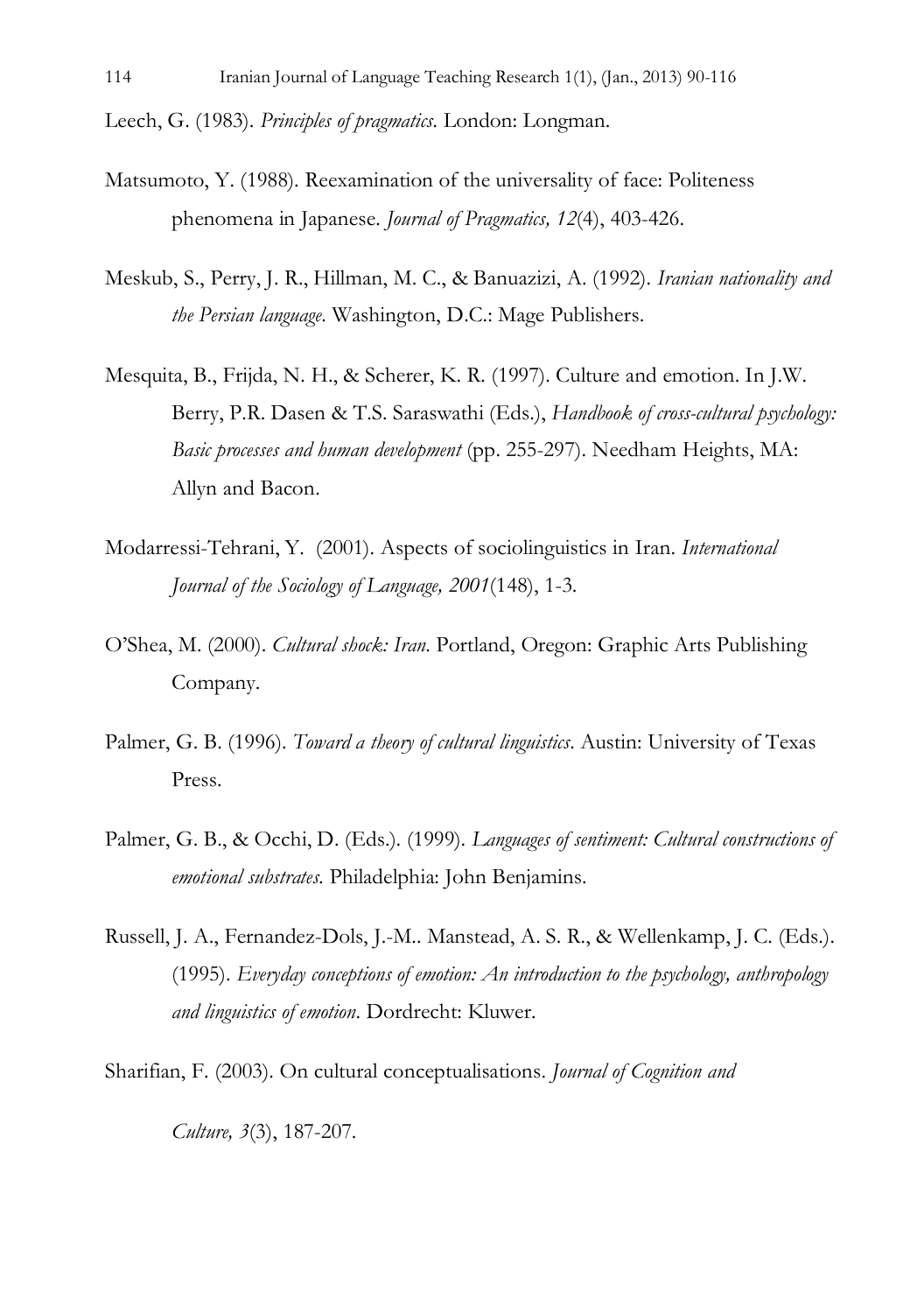- Sharifian, F. (2005). The Persian cultural schema of shekasteh-nafsi: A study of complement responses in Persian and Anglo-Australian speakers. Pragmatics & Cognition, 13(2), 337-361.
- Sharifian, F. (2008). Cultural schemas in L1 and L2 compliment responses: A study of Persian-speaking learners of English. Journal of Politeness Research. 4(1), 55-80.
- Sharifian, F. (2011).Cultural conceptualisations and language: Theoretical framework and applications. Amsterdam/Philadelphia: John Benjamins.
- Spencer-Oatey, H. (2000). *Culturally speaking: Managing rapport through talk across cultures*. London: Continuum.
- Talebinezhad, R., & Vahid-dastjerdi, H. (2005). A cross-cultural study of animal metaphors: When owls are not wise! *Metaphor and Symbol, 20*(2), 133-150.
- Taleghani-Nikazm, C. (2002). A conversation analytical study of telephone conversation openings between native and nonnative speakers. *Journal of Pragmatics, 34*(12), 1807-1832.
- Watson-Gegeo, K. A. (2004). Mind, language, and epistemology: Toward a language socialization paradigm for SLA. *The Modern Language Journal, 88*(3), 331-350*.*
- Wierzbicka, A. (1995). Everyday conceptions of emotion: A semantic perspective. In J.A Russell, J.M. Fernandez-Dols, A.S.R. Manstead & J.C. Wellenkamp (Eds.), *Everyday conceptions of emotion: An introduction to the psychology, anthropology and linguistics of emotion* (pp. 17-47). Dordrecht: Kluwer Academic Publishers.
- Wilber, D. N. (1967). Language and society: The case of Iran. *Cross Cultural Research, 2*(1), 22-30.